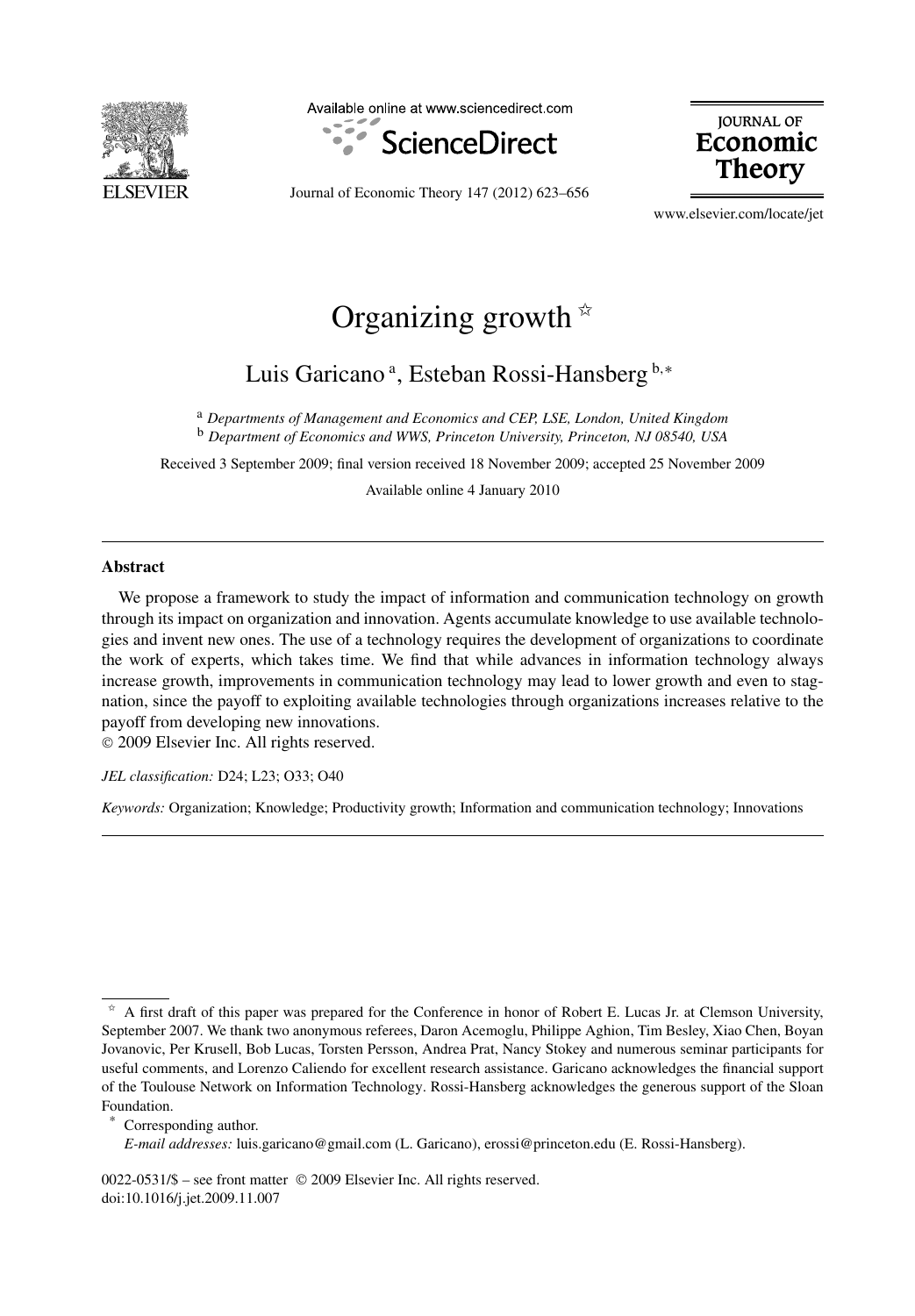# **1. Introduction**

Advances in information and communication technology (ICT) have been perhaps the most talked about technological improvement in the last three decades. Economies have invested massive amounts of money in setting up the necessary infrastructure to access and use these new technologies. Naturally, the empirical literature has tried to find a consistent effect of improvements in ICT on productivity growth over time and across countries. Surprisingly, no consensus on the size and magnitude of the effect has emerged, particularly outside of the ICT-producing sectors.<sup>1</sup> In this paper we argue that the effect of ICT on growth is complex and not necessarily positive. To do so, we propose a theory of economic growth through organization that incorporates ICT explicitly.

ICT affects how individuals acquire and use their knowledge of existing technologies to produce goods. The development of a new technology brings with it a new set of production challenges that must be dealt with for production to take place. Tackling these new problems requires individuals to acquire specialized expertise and to work with each other. The cost of such specialization is that it requires communication and coordination among different individuals. That is, it requires "organization." Information and communication technology affects the costs and benefits of organization and, through them, the extent to which a new technology can be exploited. Thus, information technology is a "meta-technology": a technology that affects the costs and benefits of investing in a new technology. We study how the cost of acquiring and communicating information affects growth through its effect on organization and innovation. We will show that the interaction between ICT and organizations determines the direction (positive or negative) of the impact of ICT on growth.

When a new technology is introduced, agents learn only the most common problems associated with it. As time passes, organizations, in the form of knowledge-based hierarchies [9], are created. In them, some agents ("problem solvers" or experts) specialize in dealing with exceptional problems and other agents specialize in production and learn the routine problems. We model this process as the emergence of a collection of markets for expert services (referral markets) where agents sell the problems they cannot solve to other agents. These referral markets could be equivalently seen as consulting market arrangements or inside-the-firm hierarchies, as we have shown elsewhere [10]. The dynamics of our model result from the time to build these markets. In our view it is critical to growth dynamics that multiple complementary specialists do not emerge instantaneously, but that they take time to emerge. Specifically, we assume that agents have to see the problems that remain unsolved at some moment in time before they decide to specialize in those problems. Thus, only one expert market can be created per period.

Our model differentiates two knowledge-generating activities: exploiting existing technology and innovating to develop new technologies. First, exploitation takes place as organizations undertake production over time and add new layers (new markets) of experts. By allowing these

 $1$  Pilat et al. [26] conclude that "... the United States and Australia are almost the only OECD countries where there is evidence at the sectoral level that ICT use can strengthen labour productivity and MFP growth. For most other OECD countries, there is little evidence that ICT-using industries are experiencing an improvement in labour productivity growth, let alone any change in MFP growth." A 2004 update arrives at the same conclusion. Jorgenson [14] also concludes that the effect of ICT on productivity growth has been positive, while Basu et al. [3] argue that the same was not true for the UK. Timmer and van Ark [30] and Gust and Marquez [12] argue that the impact of ICT on productivity growth in Europe has been small or nonexistent.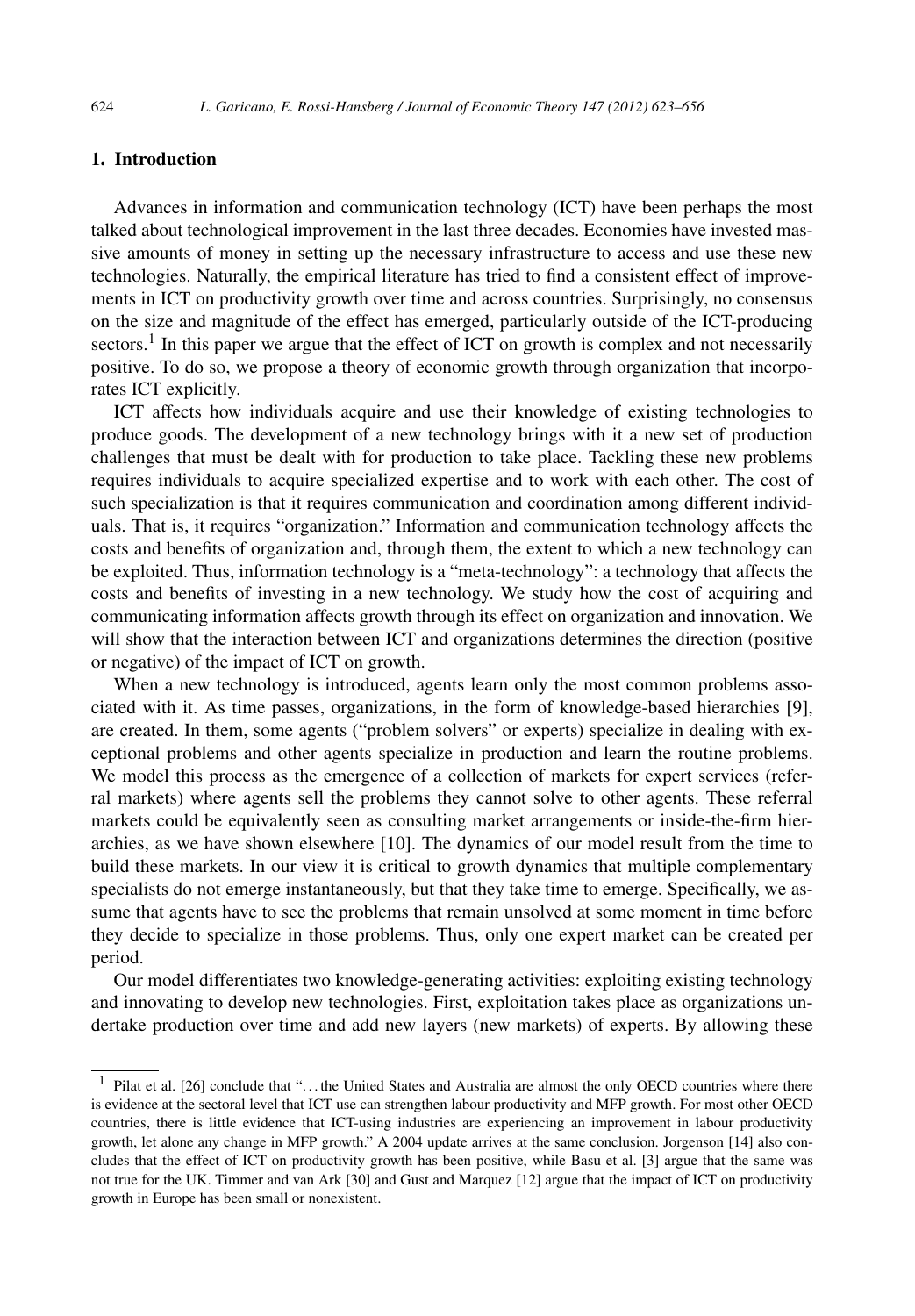new experts to leverage their knowledge about unusual problems, the new layers allow for more knowledge to be acquired and make production more efficient under the current technology. This process exhibits decreasing returns, since eventually most problems are well known and the knowledge acquired is less and less valuable.

Second, innovation is the result of agents' decisions about how much to invest to create radically new technologies. This investment process exhibits adjustment costs, so that the investment, if it happens, takes place smoothly over time. Of course, the economy's ability to exploit the new technology through organization determines the profitability of innovation investments. The rate of innovation, the extent of exploitation, and the amount of organization in the economy are jointly determined in our theory and depend on the cost of acquiring and communicating knowl $edge.<sup>2</sup>$ 

If it happens, progress in our model takes place in leaps and bounds. After a new technology is adopted, investment in innovation decreases and agents concentrate on exploitation as they first acquire the more productive pieces of knowledge about this technology and then the rarer ones. Radical innovation will not take place again until the current innovation has been exploited to a certain degree. Both the timing of the switch to a new technology and the size of the jump in the technology are endogenous, since agents must choose how much and when to invest in radical innovation. As long as the value of continuing with an existing innovation is sufficiently high, the switch to the new technological generation does not take place. Adopting the new technology makes the knowledge acquired about the previous technology obsolete and thus requires agents to start accumulating new knowledge and start building new organizations.<sup>3</sup> Hence, inherent in new knowledge is a process of creative destruction [28] whereby adopting a radical innovation makes the existing organization obsolete.<sup>4</sup> That is, we build on the insight of Arrow [2] that organizations are specific to a particular technology.

Progress may also come to a halt if agents decide not to invest in radical innovation. Specifically, the payoff of exploiting existing technologies may be such that agents optimally create very large organizations, composed of a large set of referral markets and a large number of different specialized occupations. Such organizations take a long time to build, and thus agents choose to postpone forever the moment in which a new technology would be exploited. The radical innovation process never gets started. When the current technology is already well exploited, agents do not have any development of the alternative radical technology to build on and prefer to exert their efforts on small advances of the existing technology. The result is stagnation.

<sup>&</sup>lt;sup>2</sup> Throughout, we assume that knowledge is appropriable. In the case of problem-solving and production knowledge we assume so because communicating it takes time, and individual's time is limited. In the case of innovation knowledge, we assume individuals invest because they will appropriate the results of their investment by selling or using the future technologies. Alternatively, we could assume that there are externalities and that, for example, radical innovations are a by-product of the accumulation of production knowledge. This would also result in an endogenous growth theory, but one in which better communication technology trivially leads to faster growth, since it gives agents incentives to acquire more production knowledge.

<sup>3</sup> Indeed, empirically, new technologies are usually associated with new organizations. For example, associated with the arrival of electricity at the end of the 19th century were notably Edison General Electric (now GE) and Westinghouse; associated with the development of the automobile a few years later were Ford and General Motors; with the development of film, Kodak; with the arrival of the computer and microprocessors first IBM and then Intel; with the development of the World Wide Web, Google, Yahoo, Amazon and E-Bay. We discuss these stylized facts in the next section.

<sup>4</sup> Previous models of creative destruction, following on the pioneering work of Aghion and Howitt [1] and Grossman and Helpman [11], do not take organizations into account — new products substitute for the old, but organizations play no role.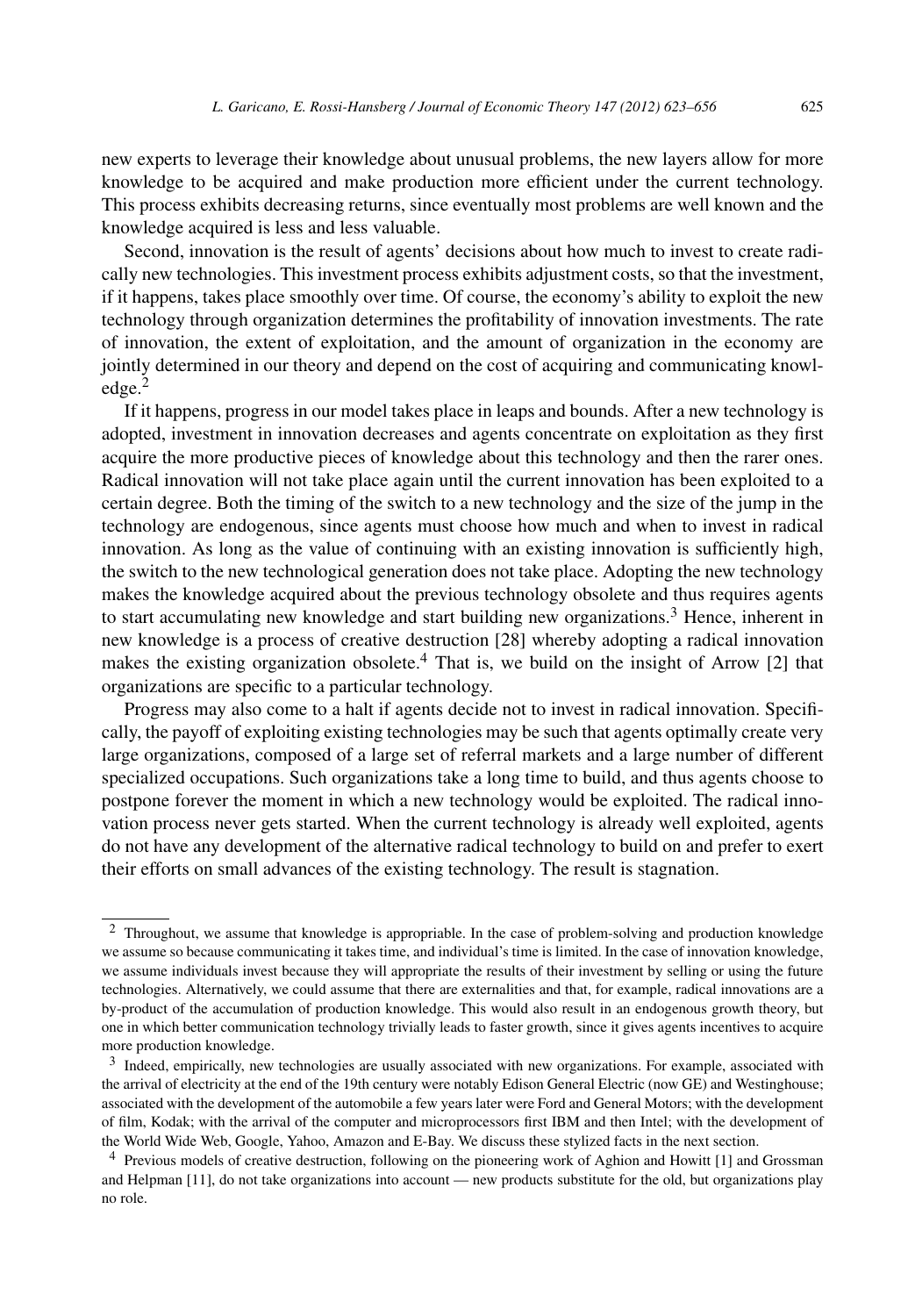Information and communication technology determines the depth to which an innovation is exploited and, thus, the rate of growth. Consider first information technology. The main benefit of organization is that individuals can leverage their cost of acquiring knowledge over a larger set of problems, increasing the utilization rate of knowledge. Information technology advances that reduce the cost of acquiring and accessing knowledge (e.g., databases) decrease the need for organizational complexity, shorten the exploitation process, and unambiguously increase growth.

Better communication technology reduces the time spent by agents communicating with others. This unambiguously increases welfare, but has an ambiguous effect on growth: for intermediate communication costs — and thus for intermediate cost of exploiting a particular technology — organizations may get stuck in an old technology forever. The intuition is quite clear. When communication technology is expensive, organizations do not grow very large and so the amount of 'organizational learning' for a given technology is small and so organization does not give old technologies a considerable advantage over new technologies. Similarly, when communication technology is inexpensive, technologies are extensively exploited via organization and so technological improvements are very valuable. Thus, switching to a new technology is attractive and frequent. For intermediate values of communication costs, the old technology with organization may always be preferred to the new technology without any organization, which prevents agents from switching and leads to stagnation. For this intermediate range of communication costs, large organizations are useful for exploiting technology, and the potential improvement in technology is not valuable enough to induce switching. Hence, making organizations more efficient, by reducing communication costs from high to intermediate levels, shifts the balance of economic activity from investing in new innovations to exploiting better existing innovations, and this may reduce long-term economic growth potentially to zero.

The mechanism that leads to stagnation for intermediate values of communication costs would, we believe, be operative for a broader class of models of organization than ours. Specifically, stagnation of the kind we describe would exist in any model of organization for which improvements in communication technology results in "more specialization," or equivalently in "more organization." While this positive relation between communication and specialization is quite general (e.g., Becker and Murphy [4], or Bolton and Dewatripont [5]), it is not a feature of all theories of organization. For example, in Dessein and Santos [8] improvements in coordination (and communication) technologies may lead to the adoption of more coordination-intensive technologies, which may result in less (rather than more) specialization.

The idea that large organizations are detrimental to radical (as opposed to incremental) innovation, which is the key causal mechanism that may lead to the negative impact of ICT on growth, is supported by two main stylized facts.<sup>5</sup> First, radical innovations often take place outside existing firms. Microsoft, Apple, E-Bay and Google are all recent examples of new and large organizations that started small, have grown, and have replaced the old large organizations. An expression of this phenomenon is the common story in which a firm's founders (in Hewlett Packard's case, Bill Hewlett and Dave Packard) developed the idea that was the germ of a large firm in their garage. Some systematic evidence in this respect is provided in a study by Rebecca Henderson [13], in which she shows that in the photolithographic equipment industry (producing pieces of capital equipment to manufacture solid-state semiconductors), each stage of technolog-

<sup>5</sup> The two following stylized facts concern firms; our model is broader than that, since it applies to organizations mediated through markets, as well as firms. Firm birth and growth is easier to measure than the birth and growth of specialized consultants and experts in related technologies, and that is why this is the evidence that exists. To the extent that changes inside and outside firms are correlated, the evidence is still illuminating.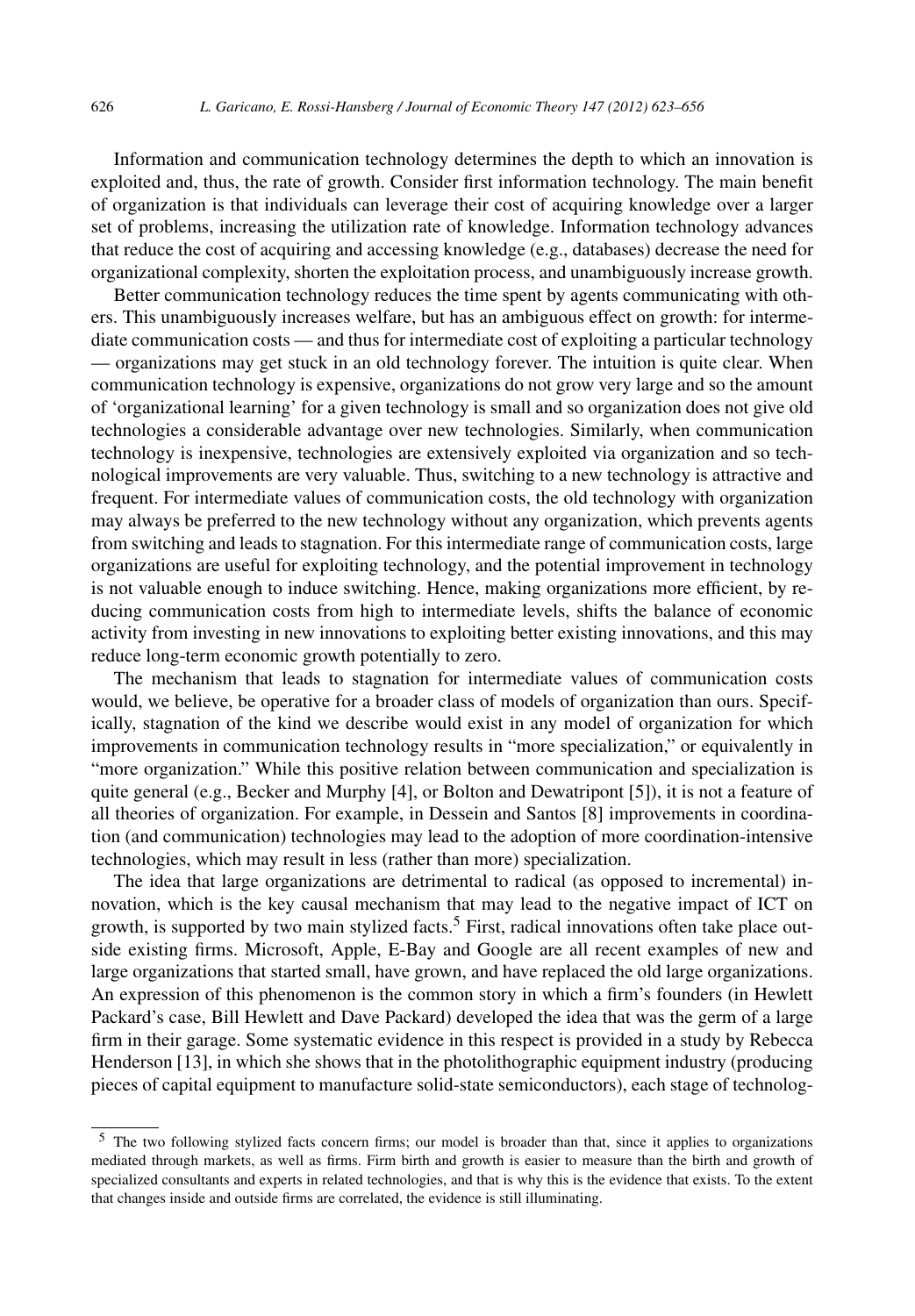Table 1

Evolution of market shares in photolithographic equipment industry by type of technology. S&R is step and repeat first and second generations.

|            | Cumulate share of sales of photolithographic alignment equipment, 1962–1986, by generation |           |          |        |          |
|------------|--------------------------------------------------------------------------------------------|-----------|----------|--------|----------|
|            | Contact                                                                                    | Proximity | Scanner  | S&R(1) | S&R(2)   |
| Cobilt     | 44                                                                                         |           | $\leq$ 1 |        |          |
| Kasper     | 17                                                                                         | 87        |          |        |          |
| Canon      |                                                                                            | 67        | 21       | 9      |          |
| P-Elmer    |                                                                                            |           | 78       | 10     | $\leq$ 1 |
| <b>GCA</b> |                                                                                            |           |          | 55     | 12       |
| Nikon      |                                                                                            |           |          |        | 70       |
| Total      | 61                                                                                         | 75        | $99+$    | 81     | $82+$    |

*Source*: Rebecca Henderson [13].

ical change was brought about by a new set of firms. Table 1, taken from her work, shows the evolution of market shares of firms in this market as the technology changed.

Second, firm growth is fast as the new innovation takes place and slows down as it is exploited. Among others, Luttmer [23] documents that firm growth declines as firms become old and large. Hence, large firms delay innovation by exploiting old technologies more efficiently and for longer periods of time.

Our work has several precedents on top of the seminal endogenous growth theories of Lucas [22], Romer [27], Grossman and Helpman [11], and Aghion and Howitt  $[1]$ .<sup>6</sup> Jovanovic and Rob [17] first develop a theory in which growth is generated by small innovations within a technology and large innovations across technologies. In their framework, alternative technologies are random and are not affected by the choices made within the current technology. In this sense, our theory endogenizes the quality of alternative technologies and adds organization as a source of growth. Jovanovic and Rob [16] present a model in which communication technology also affects growth through the search process, not, again, through organizations. Chari and Hopenhayn [6] propose a vintage human capital model in which older individuals operate in old vintages of technologies; if skilled and unskilled labor are complementary, switching to a new technology is costly and, in contrast to our model, several vintages operate simultaneously.7 Parente [24] proposes a growth theory in which firms develop expertise through learning-by-doing and endogenously adopt new technologies. The evolution of technology in his model is similar to ours, but his model does not model organizations explicitly and, as a result, is not able to study either the characteristics of organizations through the development process nor the effect of ICT on growth. Finally, in both Krusell and Rios-Rull [19] and Jovanovic and Nyarko [15] economies can stagnate. In both of those papers increased incentives to exploit the current technology may lead to stagnation: in the former paper due to the political economy problem of insider versus outsider rents and in the latter because of the cost implied by the loss of expertise when switching technologies. The latter is closest to our approach, but it is a single-agent model (there is no organization) and ICT plays no role. In contrast, we argue that stagnation can be the result of a

 $6$  Our theory also builds on the classic work of Penrose [25], who first (informally) identified the role of firms in inducing growth through their impact on knowledge accumulation and emphasized how the constraints on the growth of managerial hierarchies constrain firm growth.

<sup>7</sup> Kredler [18] generalizes Chari and Hopenhayn [6] to many inputs and lifetimes.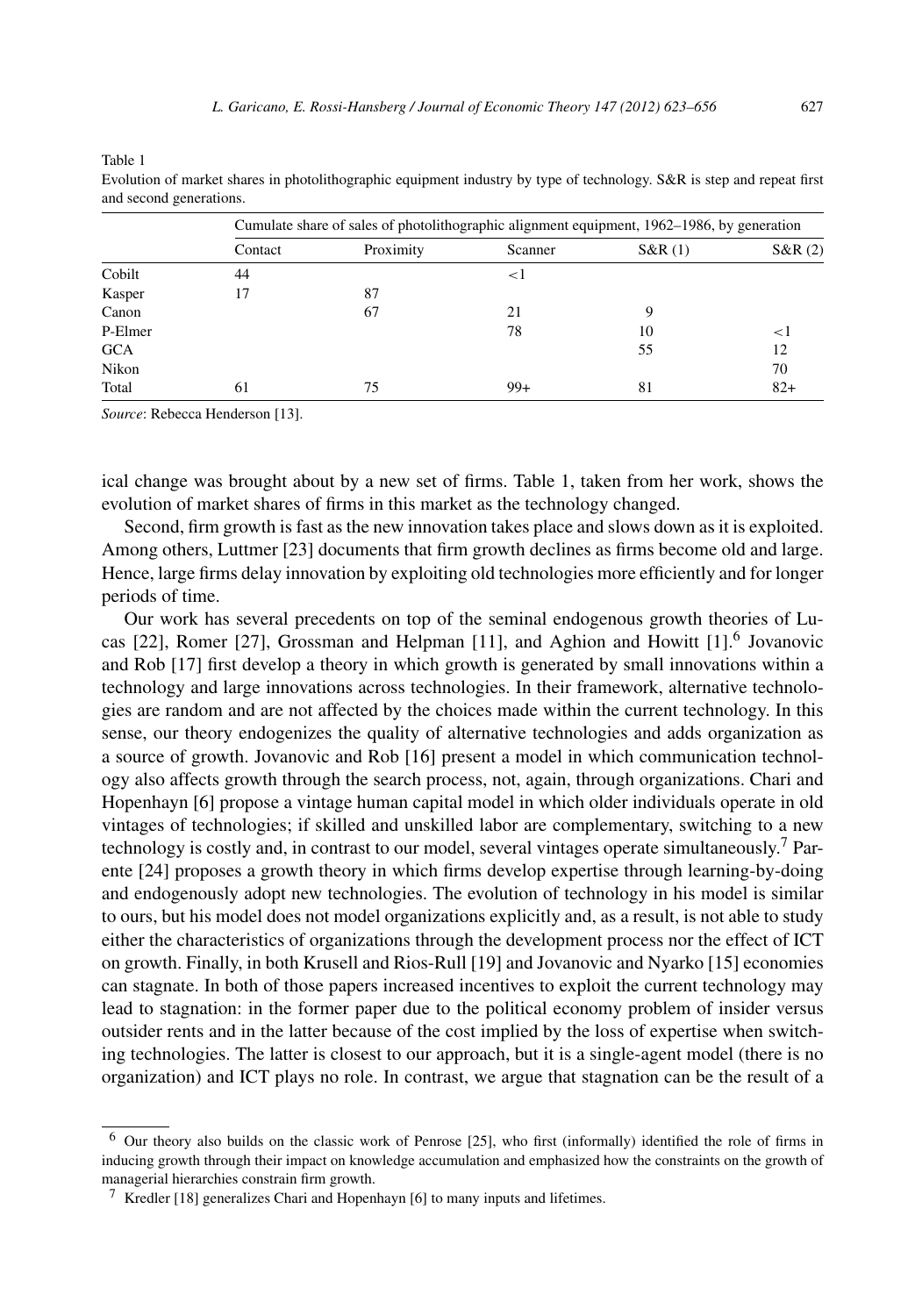lengthy process of building organizations to exploit the current technology and relate stagnation to communication technology.

More recently, Comin and Hobijn [7] present a model in which a technology must not just be discovered, but it must also be implemented in order to be beneficial and learning must take place after implementation. Again, organization does not play any role in this model, nor does information technology affect how far organization can exploit the new technology. Firms choose only where to start the implementation process; from then on, it is exogenous. Organization does play a role in Legros, Newman and Proto's [21] study where, as in our work, the division of labor is endogenously determined with the growth path. The approach in that paper is different, and complementary to ours. While the key organizational issue in their paper is to monitor workers, the purpose of organization in our work is to increase the utilization of knowledge.

Our work is thus novel in two ways: first, it explicitly models organizational learning how organizations get built to exploit a given technology; and second it considers information and communication technology as a "meta-technology" that affects economic growth through its impact on the gains from building organizations to exploit new technological innovations. Thus, the key result of the paper, concerning the ambiguous effect of communication on growth depending on the amount of organizational learning that takes place in equilibrium, is novel as well.

We use the technology in Garicano [9] to build organizations, but we go beyond that paper (which analyzes the static problem of an individual hierarchy) in that we study a general equilibrium problem in which earnings and specialization patterns are determined in equilibrium. We have also studied the labor market equilibrium with hierarchies in Garicano and Rossi-Hansberg [10]. Relative to that paper we present a model without heterogeneity but also with multiple-layer hierarchies that we characterize more fully and simplify sufficiently to embed in a dynamic framework. As far as we know, this is the first attempt to provide a dynamic theory of hierarchical organization.

The rest of the paper is organized as follows. In Section 2 we present the model, where we focus first on the creation of organizations given a technology and then proceed to introduce innovation and growth. Section 3 characterizes the equilibrium and analyzes the effect of ICT on growth. Section 4 concludes. Appendix A presents the technical proofs not included in the main text and Appendix B provides some extensions of the model of organization discussed in Section 2.2.

## **2. The model**

#### *2.1. Preferences and technology*

The economy is populated by a mass of size 2 of ex-ante identical agents that live for two periods. Every period an identical set of agents is born. Agents work only when they are young and they have linear preferences so that they maximize the discounted sum of income (or consumption) of the unique good produced in the economy. That is, agents' preferences are given  $\text{by } U(c_t, c_{t+1}) = c_t + \beta c_{t+1}.$ 

At the start of the period agents choose an occupation and a level of knowledge at which they perform their job. Agents can either work in organizations that use the current prevalent technology, or they can decide to implement a new technology. The quality of the new technology will depend on past investments in innovation knowledge. Selling and buying this technology will be the only mechanism available to save for the retirement period.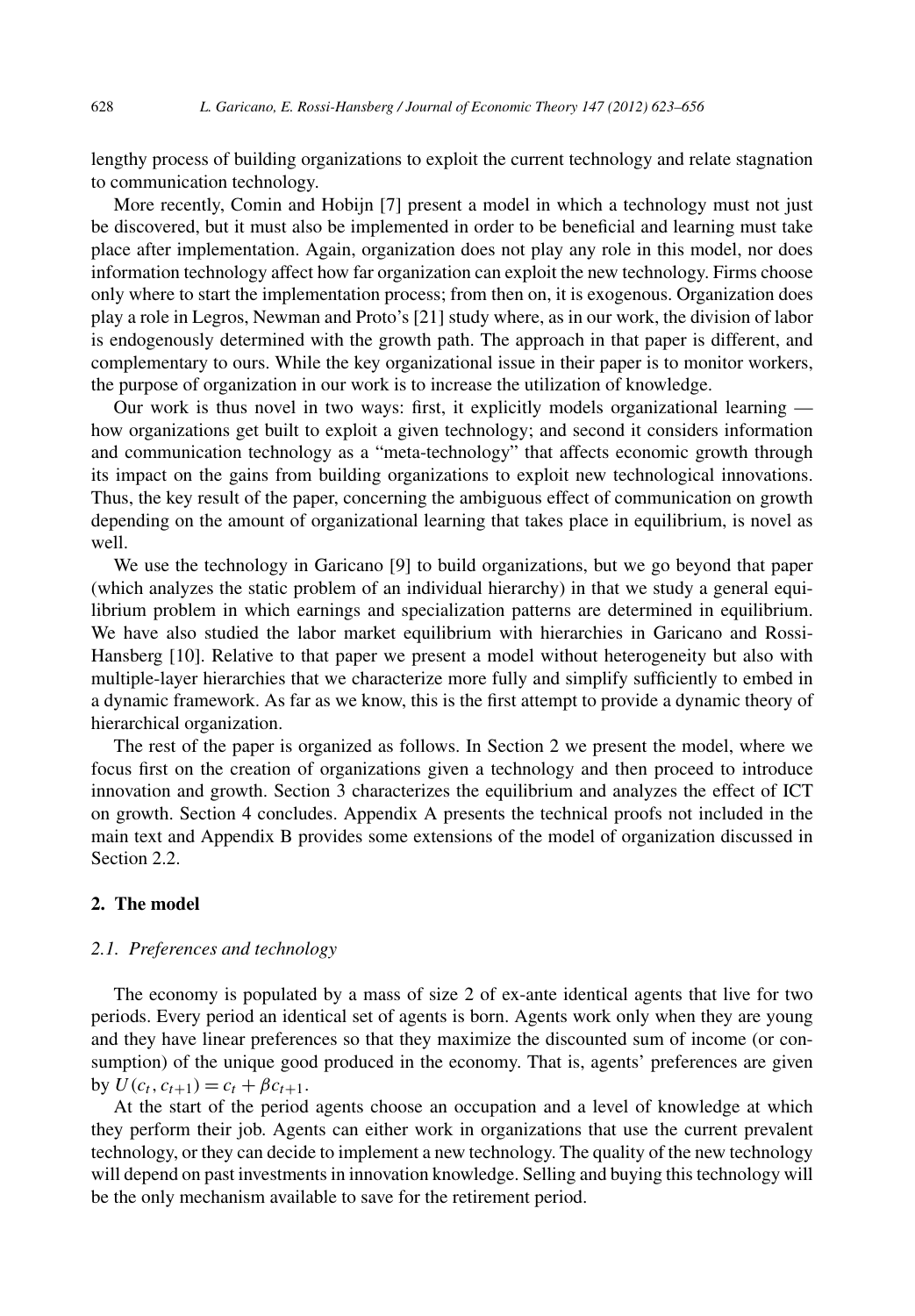A technology is a method to produce goods using labor and knowledge. One unit of labor generates a project or problem. To produce, agents need to have the knowledge to solve the problem. If they do, they solve the problem and output is produced. If the worker does not know the solution to the problem, she has the possibility of transferring or selling the problem or project to another agent that may have the knowledge to solve it. Organizations are hierarchical: they have one layer of workers and potentially many layers of problem solvers (as in Garicano and Rossi-Hansberg [10]). Problem solvers have more advanced knowledge than workers and so are able to solve more advanced problems, but they need to "buy" these problems from workers or lower layer problem solvers.

The key assumption in our model is that specialization requires organization and organizations cannot be constructed instantly. Organizations take time to build (see Kydland and Prescott [20] for a similar argument for the case of physical capital). In order for people to specialize in different types of problems, they must have mechanisms that allow them to know who knows what and how to ask the right questions from the right person: specialization requires organization. Two main factors prevent the simultaneous development of specialists in many different areas who can work together instantly. First, it is impossible to know what problems will prove important in the next cycle of innovation and the types of expertise that will be required. For example, experts in Internet marketing or sophisticated wireless networks became available only after the Internet was developed and there was a demand for their services. Second, agents have to be trained in the basic knowledge of the current technology before others can be trained in the more advanced knowledge; in fact, learning how to deal with the rare and advanced problems may not be useful if there are no agents specialized in simple tasks who can actually ask the right questions. The appearance of sophisticated radiologists who specialize in specific kinds of tumors requires the previous appearance of normal radiologists and of cancer specialists who can use the information obtained in these X-rays.

A technology is used more intensely if there are more layers in the organization. The first period a technology is used agents learn basic knowledge to develop it and they work as production workers. Since higher layers of management have not been developed, the problems they cannot solve go to waste. In the next period agents observe that in the last period some valuable problems were thrown away and some of them decide to work as first-layer problem solvers. These problem solvers, in turn, learn to solve some problems and throw away those they cannot solve. This induces the entry of second-layer experts in the next period. This process goes on, making the hierarchy taller as time proceeds and the use of the prevalent technology more efficient through a better allocation of workers. Of course, the knowledge acquired by agents in all layers will depend on the number of layers in the organization as well as the fees or prices for transferring problems. The price at which an agent with a particular level of knowledge can sell a problem is a measure of the efficiency of the organizational structure in exploiting a technology. As we will see, the more organizational layers, the higher the price and so the more efficient is the organization in allocating labor and knowledge.

As emphasized in Garicano and Rossi-Hansberg [10], there are many equivalent ways of decentralizing these organizations. First, as here, there can be a market for problems where agents sell and buy problems from each other at a price. Alternatively, there can also be firms that optimally organize these hierarchies and hire workers and managers for particular positions at a wage given their knowledge level. Finally, organizations can also be decentralized as consulting markets in which workers hire knowledgeable agents as consultants to solve problems for them for a fee. All of these interpretations are equivalent and can exist at the same time. In all of them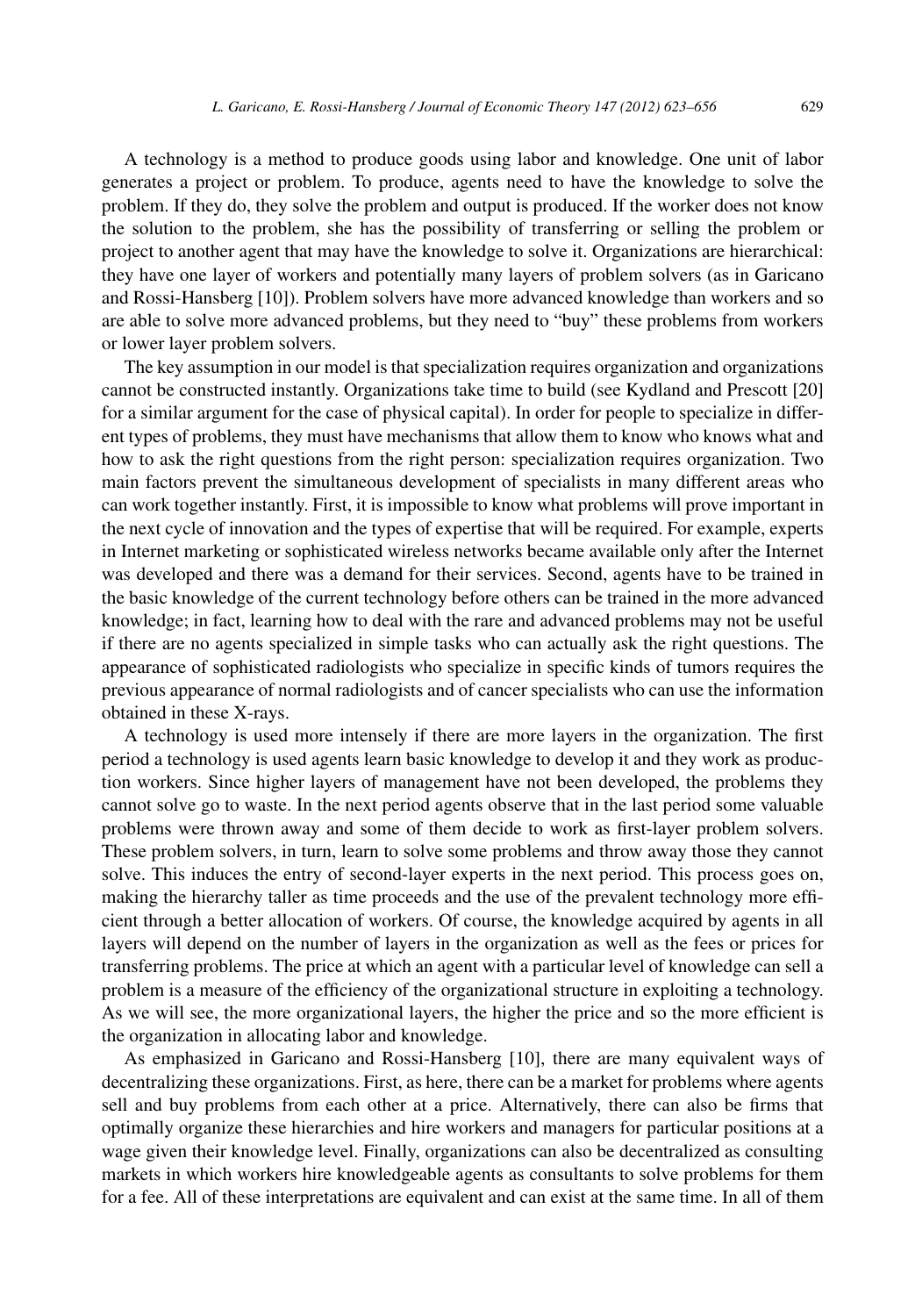agents obtain the same earnings and perform the same roles. In what follows we model these hierarchies as markets for experts' services.

We now turn to the description of the formation of an organization and the use of a technology. Later we study the decisions of agents to drop the current technology and make a radical innovation.

## *2.2. Organizing a technology*

Suppose a new technology  $A \geq 1$  is put in place at time  $t = 0$ . The evolution of this technology will be our main concern in the next section. For now we just keep it fixed and focus on how it is exploited. Obtaining *A* units of output from this technology requires a unit of time and a random level of knowledge. An agent specialized in production uses his unit of time to generate one problem, which is a draw from the probability distribution  $f(z)$ . We assume that  $f(z)$  is continuous and decreasing,  $f'(z) < 0$ , with cumulative distribution function  $F(z)$ . The assumption that  $f'(z) < 0$  guarantees that agents will always start by learning how to solve the most basic and common problems. $8 \text{ In order to produce, the problem drawn must be within the}$ workers' knowledge set; if it is not, no output is generated. Knowledge can be acquired at a constant cost  $\tilde{c} > 0$ , so that acquiring knowledge about problems in [0, *z*] costs  $\tilde{c}z$ . Denote the wage of an agent working in layer  $\ell \in \{0, 1, \ldots\}$  of an organization with highest layer L (or in period *L* since the highest layer is, throughout this section, the time period) by  $w<sub>L</sub><sup>\ell</sup>$ . Then, the earnings of a production worker (layer 0) working on a new idea (so the highest layer in the organization is  $L = 0$  at time 0 are:

$$
w_0^0 = \max_z AF(z) - \tilde{c}z,
$$

where  $AF(z)$  is total output by workers with ability *z* (they solve a fraction  $F(z)$  of problems, each of which produces  $A$  units of output) and  $\tilde{c}z$  is the cost of acquiring the knowledge in an interval of length *z*. Denote by  $z_0^0$  the level of knowledge that solves the problem above (where the notation is analogous to the one for wages). Note that an organization with only workers of layer zero will leave unsolved a fraction of problems  $1 - F(z_0^0)$ . These problems, if solved, would produce output  $A(1 - F(z_0^0))$ . But this simple organization, where agents work only by themselves, chooses optimally to discard them.

In order to take advantage of the discarded problems next period,  $t = 1$ , some agents will decide to buy them from workers as long as they can then solve some of them and obtain higher earnings. The assumption is that these agents need to first see that valuable problems are discarded in order to take advantage of them next period. Agents can communicate the problems they did not solve in exchange for a fee or price. If communication is cheaper than drawing new problems, then some agents may find it in their interest to specialize in learning about unsolved problems; they pay a price for these problems, but in exchange, they can solve many of them, since they do not need to spend time generating the problems, only communicating with the seller. Organization makes learning unusual problems potentially optimal, since agents can amortize this knowledge over a larger set of problems.

Thus, at time *t* = 1 agents have a choice between becoming production workers or specialized problem solvers. If they become production workers they earn

$$
w_1^0 = \max_{z} AF(z) + (1 - F(z))r_1^0 - \tilde{c}z,
$$
\n(1)

<sup>&</sup>lt;sup>8</sup> That is,  $f'(z) < 0$  will be chosen by agents if they can sequence the knowledge acquired optimally.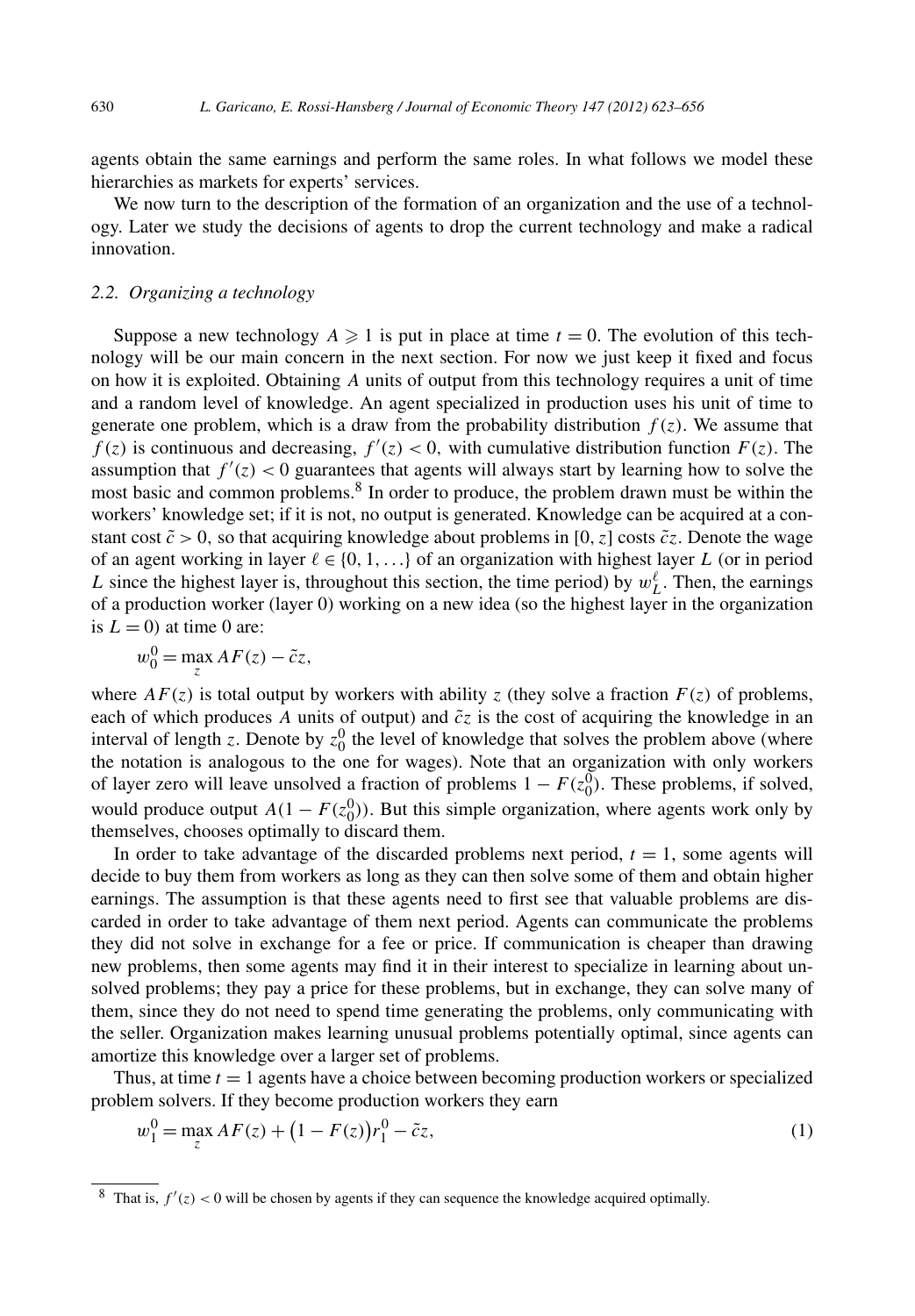where  $r_{1,1}^0$  is the equilibrium price at which workers in layer 0 sell their problems. As problem solvers they need to spend their time communicating with workers to find out about the problems they are buying. The number of problems a manager can buy is given by the communication technology. Let *h* be the time a problem solver needs to communicate with a worker about a problem. Then, a problem solver has time to find out, and therefore buy, 1*/h* problems. Clearly *h* is a key parameter of the model that determines the quality of communication technology. The manager knows that workers only sell problems they cannot solve, so he knows that all problems sold by workers will require knowledge  $z > z_{1,1}^0$  (where  $z_{1,1}^0$  solves the problem above). Hence, the manager acquires knowledge about the more frequent problems above  $z_{1,1}^0$ . The wage of the layer-one problem solver is then given by

$$
w_1^1 = \max_{z} \frac{1}{h} \left( A \frac{F(z_1^0 + z) - F(z_1^0)}{1 - F(z_1^0)} - r_1^0 \right) - \tilde{c}z.
$$

Namely, they buy 1/*h* problems at price *r*<sub>0</sub> and solve a fraction  $(F(z_1^0 + z_1^1) - F(z_1^0))/(1 - F(z_1^0))$ of them, each of which produces *A* units of output. On top of this, they pay the cost of learning the problems in  $[z_1^0, z_1^0 + z_1^1]$ . As long as  $r_1^0 > 0$ , the value of the problems that were being thrown out was positive, and so  $w_0^0 < w_1^0 = w_1^1$ , where the last equality follows from all agents being identical ex-ante. Hence, if  $r_1^0 > 0$  adding the first layer of problem solvers is optimal at time  $t = 1$ . We will show below that in equilibrium, under some assumptions on  $F$ ,  $r_1^0$  is in fact positive. Note also that agents in layer 0 will choose to acquire less knowledge as we add a layer of problem solvers: It is not worth it to learn as much, since unsolved problems can now be sold at a positive price.

Next period,  $t = 2$ , agents observe that some valuable problems were thrown away last period, namely, a fraction  $1 - F(z_1^0 + z_1^1)$  of problems. Hence, some agents enter as layer-two managers to buy these problems from layer-one problem solvers. This process continues, adding more layers each period, as long as some valuable problems are thrown away and agents can acquire enough knowledge to solve them and earn higher wages. Hence, each period, this economy potentially adds another layer of problem solvers. More unusual and specialized problems are solved, and society acquires a larger and larger range of knowledge.

To avoid repetition, we write the problem for period  $t = L$  when the hierarchy has a maximum layer *L*. As described above, production workers earn

$$
w_L^0 = \max_z AF(z) + (1 - F(z))r_L^0 - \tilde{c}z.
$$

Call  $Z_L^{\ell}$  the cumulative knowledge of agents up to layer  $\ell$ , in period *L* where the maximum number of layers is  $L: Z_L^{\ell} = \sum_{i \leq \ell} z_L^i$ . A problem solver of layer  $\ell$  where  $0 < \ell < L$  earns

$$
w_L^{\ell} = \max_{z} \frac{1}{h} \left( \frac{A(F(Z_L^{\ell-1} + z) - F(Z_L^{\ell-1})) + (1 - F(Z_L^{\ell-1} + z))r_L^{\ell}}{(1 - F(Z_L^{\ell-1}))} - r_L^{\ell-1} \right) - \tilde{c}z,
$$

where  $r_L^{\ell}$  is the price of a problem sold by an agent in layer  $\ell$  in an economy with organizations of *L* + 1 layers at time *t*. Note that intermediate problem solvers both sell and buy problems. They buy  $1/h$  problems at price  $r_L^{\ell-1}$  and sell the problems they could not solve (a fraction  $(1 - F(Z_L^{\ell-1} + z))/(1 - F(Z_L^{\ell-1}))$  at price  $r_L^{\ell}$ . Problem solvers in the highest layer *L* cannot sell their problems, since there are no buyers, so their earnings are just given by

$$
w_L^L = \max_{z} \frac{1}{h} \left( A \frac{F(Z_L^{L-1} + z) - F(Z_L^{L-1})}{1 - F(Z_L^{L-1})} - r_L^{L-1} \right) - \tilde{c}z.
$$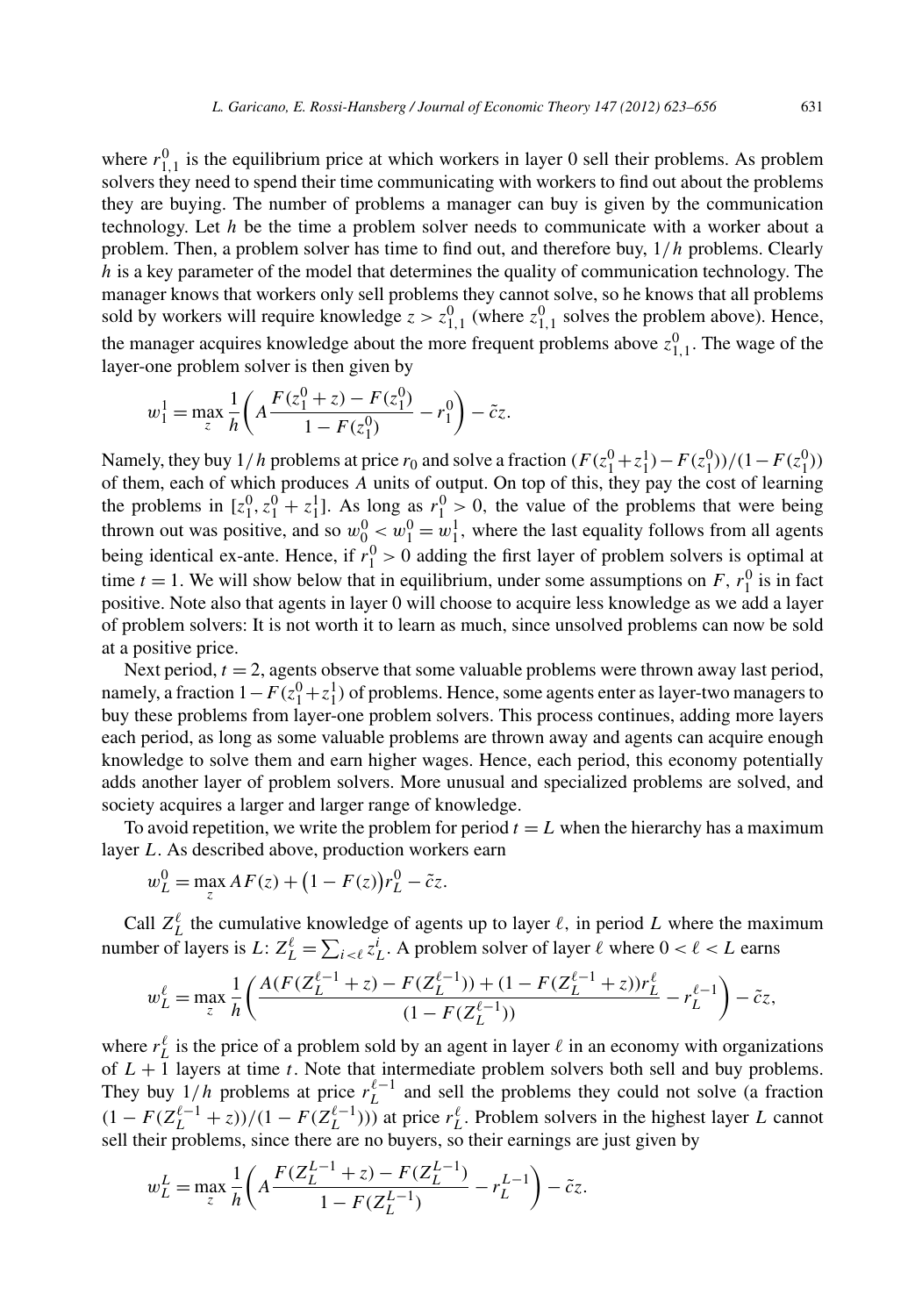In what follows we will use an exponential distribution of problems. This will allow us to simplify the problem substantially and will guarantee that the prices of problems at all layers are positive. Hence, absent a new technology, as time goes to infinity, the number of layers also goes to infinity. In the next section we will introduce radical innovations that will prevent this from happening. For the moment, however, we continue with our technology *A*.

Let  $F(z) = 1 - e^{-\lambda z}$ . Then the earnings of agents in the different layers can be simplified to

$$
w_L^0 = \max_z (A - e^{-\lambda z} (A - r_L^0)) - \tilde{c}z,
$$
  
\n
$$
w_L^{\ell} = \max_z \frac{1}{h} ((A - r_L^{\ell - 1}) - e^{-\lambda z} (A - r_L^{\ell})) - \tilde{c}z \text{ for } 0 < \ell < L,
$$
  
\n
$$
w_L^L = \max_z \frac{1}{h} ((A - r_L^{L - 1}) - e^{-\lambda z} A) - \tilde{c}z.
$$
 (2)

Thus, in a period where there are organizations with layer *L* as their highest layer (or organizations with  $L + 1$  layers), given prices, agents choose knowledge so as to maximize their earnings as stated above. The first-order conditions from this problem imply that

$$
z_L^0 = -\frac{1}{\lambda} \ln \frac{\tilde{c}}{\lambda (A - r_L^0)},
$$
  
\n
$$
z_L^\ell = -\frac{1}{\lambda} \ln \frac{\tilde{c}h}{\lambda (A - r_L^\ell)} \quad \text{for } 0 < \ell < L,
$$
  
\n
$$
z_L^L = -\frac{1}{\lambda} \ln \frac{\tilde{c}h}{\lambda A}.
$$
\n(3)

Note that the knowledge acquired is increasing in *A* and decreasing in  $\tilde{c}$ , *h* (for problem solvers) and the price obtained for selling problems. The intuition for the effect of *A* and  $\tilde{c}$  is immediate. For *h*, remember that a higher *h* implies a worse communication technology. So a higher *h* implies that problem solvers can buy fewer problems, and so they can span their knowledge over fewer problems. Knowledge becomes less useful. As the price at which agents sell problems increases, agents have an incentive to sell their problems instead of learning more to squeeze all of their value, which creates incentives to learn less.

At any point in time *t* an economy with technology *A* and organizations with  $L + 1$  layers is in equilibrium if the knowledge levels of agents solve Eqs. (3) and

$$
w_L^{\ell} = w_L^{\ell+1} \equiv \tilde{w}(A, L) \quad \text{for all } \ell = 0, ..., L - 1.
$$
 (4)

This condition is equivalent to an equilibrium condition requiring that the supply and demand of problems at every layer equalize at the equilibrium prices  $\{r_L^{\ell}\}_{\ell=0}^{L-1}$ . The reason is that when wages are equalized, agents are indifferent as to their role in the organization, and thus they are willing to supply and demand positive amounts of the problems in all layers. Equilibrium in the markets for problems given *L* then implies that there are a number

$$
n_L^{\ell} = h \left( 1 - F \left( Z_L^{\ell - 1} \right) \right) n_L^0 = h e^{-\lambda Z_L^{\ell - 1}} n_L^0
$$

of agents working in layer  $\ell$ . Since the economy is populated by a unit mass of agents, the number of workers is given by

*.*

$$
n_L^0 = \frac{1}{1 + h \sum_{\ell=1}^L (1 - F(Z_L^{\ell-1}))}
$$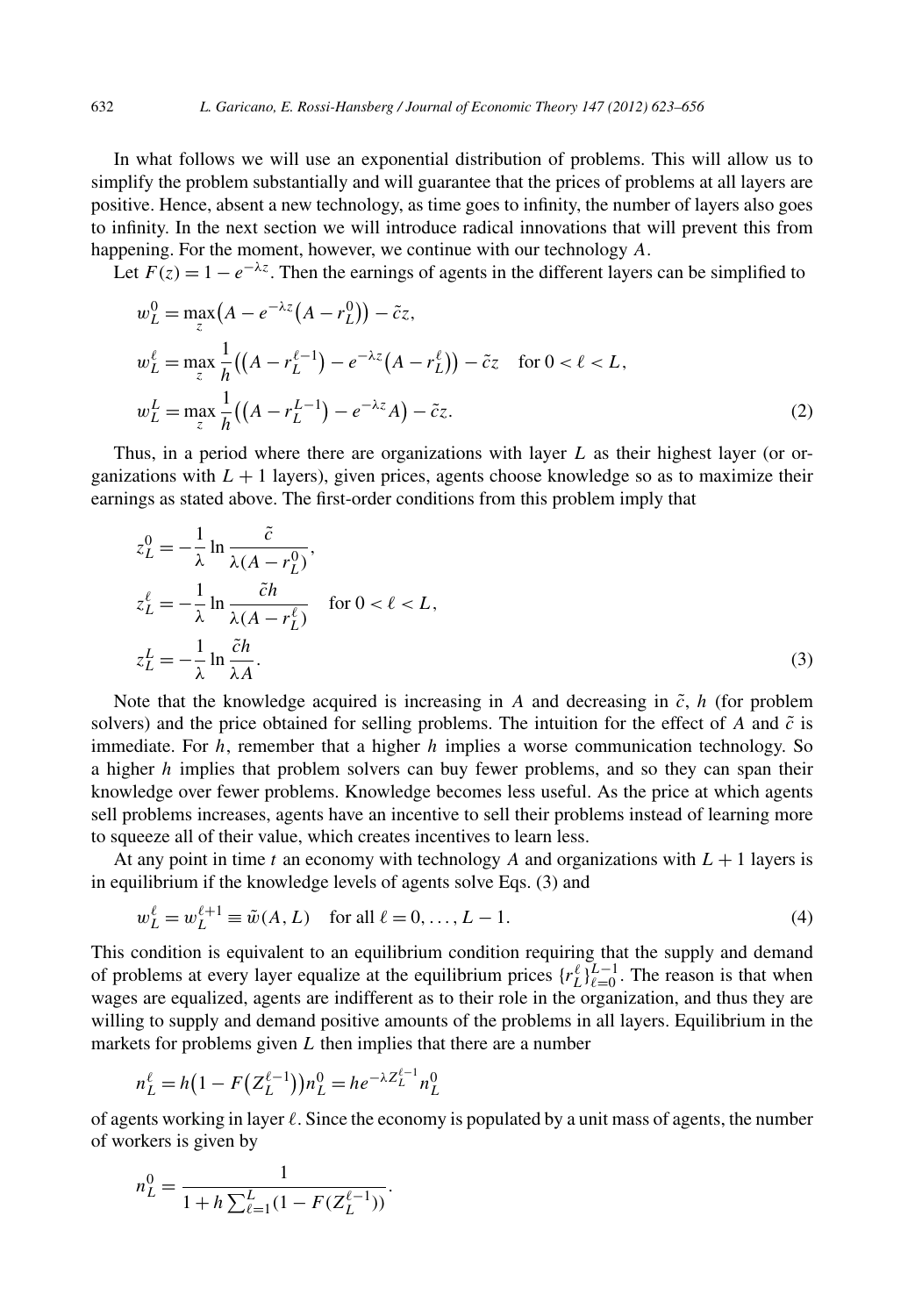So given *t*, *A*, and *L* an equilibrium for one generation of agents is a collection of *L* prices  ${r_L^{\ell}}_{L=0}^{L-1}$  and  $L+1$  knowledge levels  ${z_L^{\ell}}_{L=0}^{L}$  that solve the  $2L+1$  equations in (3) and (4). Before we move on to characterize the solution to this system of equations, consider the solutions of the system as  $L \to \infty$ . In this case, since there is no final layer, the system has a very simple solution. Guess that  $r^{\ell}_{\infty} = r_{\infty}$  for all  $\ell$ . Then, the first-order conditions in (3) imply that

$$
z_{\infty}^{0} = -\frac{1}{\lambda} \ln \frac{\tilde{c}}{\lambda (A - r_{\infty})},
$$
  

$$
z_{\infty}^{\ell} = -\frac{1}{\lambda} \ln \frac{\tilde{c}h}{\lambda (A - r_{\infty})} \quad \text{for all } \ell > 0.
$$

Note that since  $h < 1$ ,  $z_{\infty}^0 < z_{\infty}^{\ell}$  for  $\ell > 1$ . That is, in the limit as the number of layers goes to infinity, workers learn less than all other agents in the economy. Wages are then given by

$$
w_{\infty}^{0} = A - \frac{\tilde{c}}{\lambda} \left( 1 - \ln \frac{\tilde{c}}{\lambda(A - r_{\infty})} \right),
$$
  

$$
w_{\infty}^{\ell} = \frac{A - r}{h} - \frac{\tilde{c}}{\lambda} \left( 1 - \ln \frac{\tilde{c}h}{\lambda(A - r_{\infty})} \right) \quad \text{for all } \ell > 0.
$$

Since  $r_{\infty}$  is not a function of  $\ell$ , earnings of problem solvers are identical as is the amount of knowledge they learn. This verifies our guess if we can find an *r* such that  $w_{\infty} \equiv w_{\infty}^0 = w_{\infty}^{\ell}$ . It is easy to see that

$$
r_{\infty} = A(1 - h) + \frac{\tilde{c}h}{\lambda} \ln h
$$

solves this equation. Hence, as  $L \rightarrow \infty$  earnings are given by

$$
w_{\infty} = A - \frac{\tilde{c}}{\lambda} \bigg( 1 + \ln \bigg( \frac{A\lambda h}{\tilde{c}} - h \ln h \bigg) \bigg),
$$

and the knowledge acquired by agents is given by

$$
z_{\infty}^{0} = \frac{1}{\lambda} \ln h \left( \frac{A\lambda}{\tilde{c}} - \ln h \right),
$$
  

$$
z_{\infty}^{\ell} = \frac{1}{\lambda} \ln \left( \frac{A\lambda}{\tilde{c}} - \ln h \right) \quad \text{for all } \ell > 0.
$$

The case of  $L \to \infty$  is helpful, since it is evident that the economy will converge to it as the number of layers increases. Furthermore, when  $L \to \infty$  no valuable problems are thrown away. Thus  $w_{\infty}$  bounds the level of earnings agents can achieve with technology *A*. We now turn to the characterization of an equilibrium given *t*, *A* and *L* finite. The next proposition shows that an equilibrium given *A* and *L* finite exists, is unique,  $r_L^{\ell}$  is decreasing in  $\ell$ , and  $z_L^{\ell}$  is increasing in  $\ell$ . The logic is straightforward. Start with layer *L*. These problem solvers cannot resell the problems to a higher layer. Hence, relative to agents one layer below, who can resell their problems, agents in *L* are willing to pay less for them than agents in layer *L*−1 are willing to pay for the problems they buy. Similarly, agents in layer  $L - 1$  are willing to pay less for the problems they buy than agents in layer *L*−2*,* since they can sell them only for a low price to agents in layer *L.* This logic pertains to all layers. The more layers on top of an agent, the more valuable the problem, since it can potentially be sold to all the layers above, up to *L*. Now consider the amount of knowledge acquired by agents. Agents in layer *L* cannot sell their problems, and so they have an incentive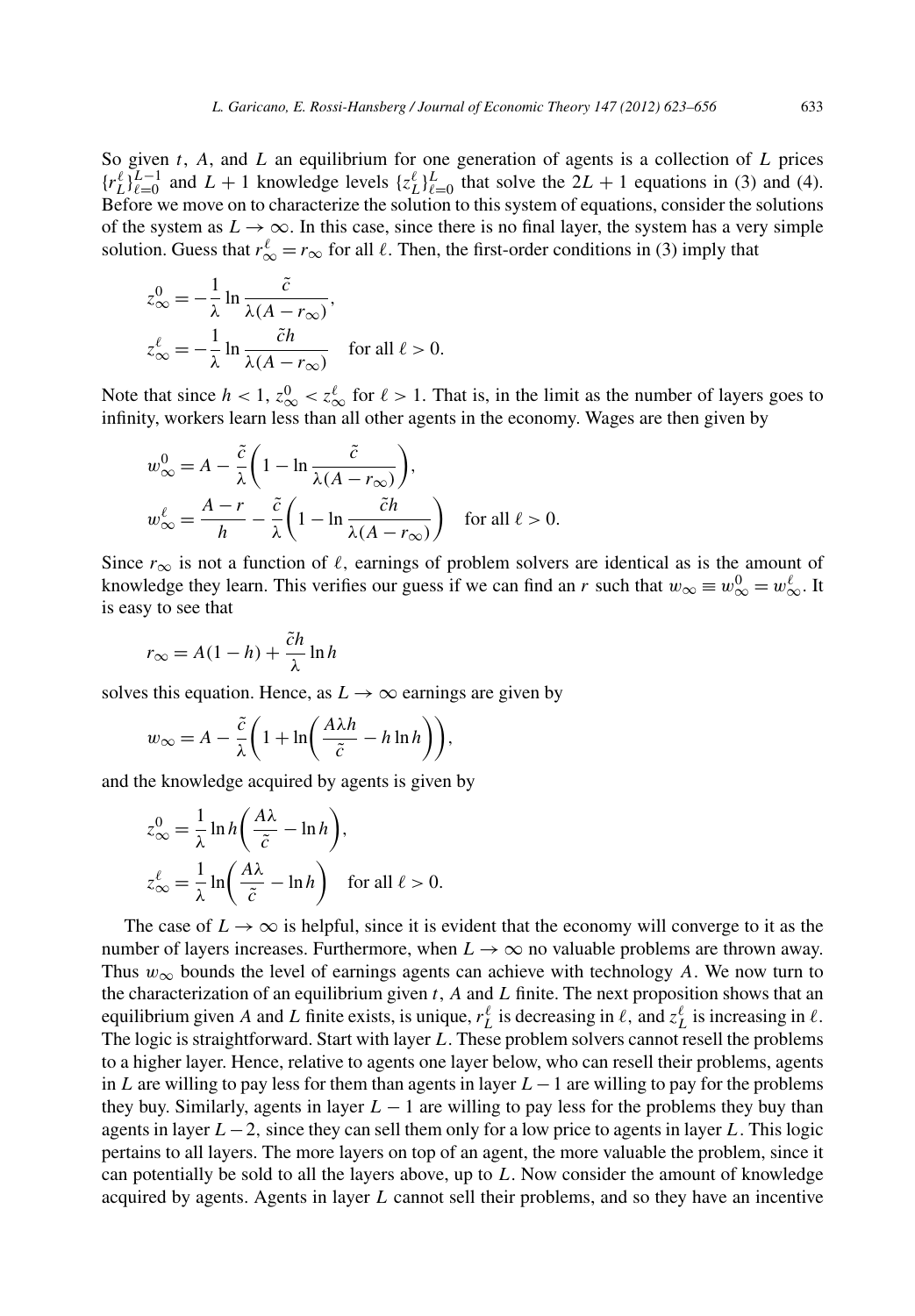to learn as much as possible to extract as much value as possible from each problem. In contrast, agents in layer  $L - 1$  are less willing to learn, since they can sell their problems to agents in layer *L*. Agents in layer *L* − 2 get a higher price for their unsolved problems, so their incentives to learn are smaller than those of the agents above them. Again, this logic applies to all layers in the hierarchy, including layer 0 where the fall in knowledge is even larger, since workers can span their knowledge over only one problem instead of 1*/h* of them (since they use their time to produce). Of course, as  $L \to \infty$  there is no final layer and so this logic does not apply, and all prices and knowledge levels of problem solvers are constant, since there is no final layer in which prices are equal to zero.

To prove the next proposition we will use the following parameter restriction, which is necessary and sufficient for  $z_L^{\ell} > 0$  for all  $\ell$  and  $L$ .

**Condition 1.**  $A \geq 1$ ,  $h < 1$  and  $A$ ,  $\lambda$ ,  $\tilde{c}$  and  $h$  satisfy

 $\frac{A\lambda}{\tilde{c}} > \frac{1}{h} + \ln h.$ 

**Proposition 2.** *Under Condition* 1*, for any A and L finite, there exists a unique equilibrium determined by a set of prices*  $\{r_L^{\ell}\}_{\ell=0}^{L-1}$  *and a set of knowledge levels*  $\{z_L^{\ell}\}_{\ell=0}^{L}$  *such that*  $r_L^{\ell} > 0$  *is strictly decreasing in*  $\ell$  *and*  $z_L^{\ell} > 0$  *is strictly increasing in*  $\ell$ *.* 

**Proof.** See Appendix A. □

We now turn to the properties of this economy as we change the highest layer *L*. Note that, for now, without radical innovations, changes in *L* happen as time evolves, and so studying the properties of our economy as we change the number of layers is equivalent to studying the properties of our economy as time evolves. This equivalence will change in the next section, once we introduce radical innovations. The next proposition shows that as the number of layers increases, so do wages (or output per capita if knowledge costs are considered forgone output). Furthermore, since wages are bounded by  $w_{\infty}$ , there are eventual decreasing returns in the number of organizational layers. This is just the result of higher layers dealing with fewer problems, since they are more rare. So adding an extra layer contributes to output per capita (since more problems are solved), but it contributes less the higher the layer, since there are fewer and fewer problems that require such specialized knowledge.

The proposition also shows that as time evolves and the number of layers increases,  $r_L^{\ell}$  increases and  $z_L^{\ell}$  decreases for all  $\ell$ . The first result is a direct consequence of the logic used in the previous proposition. As time elapses and the number of layers increases, the number of layers above a given  $\ell$  increases, which implies that  $r_L^{\ell}$  increases, since the problems can be resold further if not solved. In turn, higher prices imply less knowledge acquisition, since the opportunity to resell problems is a substitute for solving them.

**Proposition 3.** *Under Condition* 1*, for any technology A, as the number of layers L increases,*  $w_t$  *increases and*  $\lim_{L\to\infty} \tilde{w}(A, L) = w_\infty$ *. Furthermore, as the number of layers L increases*,  $p$ rices  $r_L^\ell$  increase for all  $\ell = 0, \ldots, L-1$  and knowledge levels  $z_L^\ell$  decrease for all  $\ell = 0, \ldots, L$ . *As*  $L \to \infty$ ,  $r_L^{\ell} \to r_{\infty}$  for all  $\ell = 0, \ldots, L-1$  and  $z_L^{\ell} \to z_{\infty}^0$  all  $\ell = 0, \ldots, L$ .

**Proof.** See Appendix A. □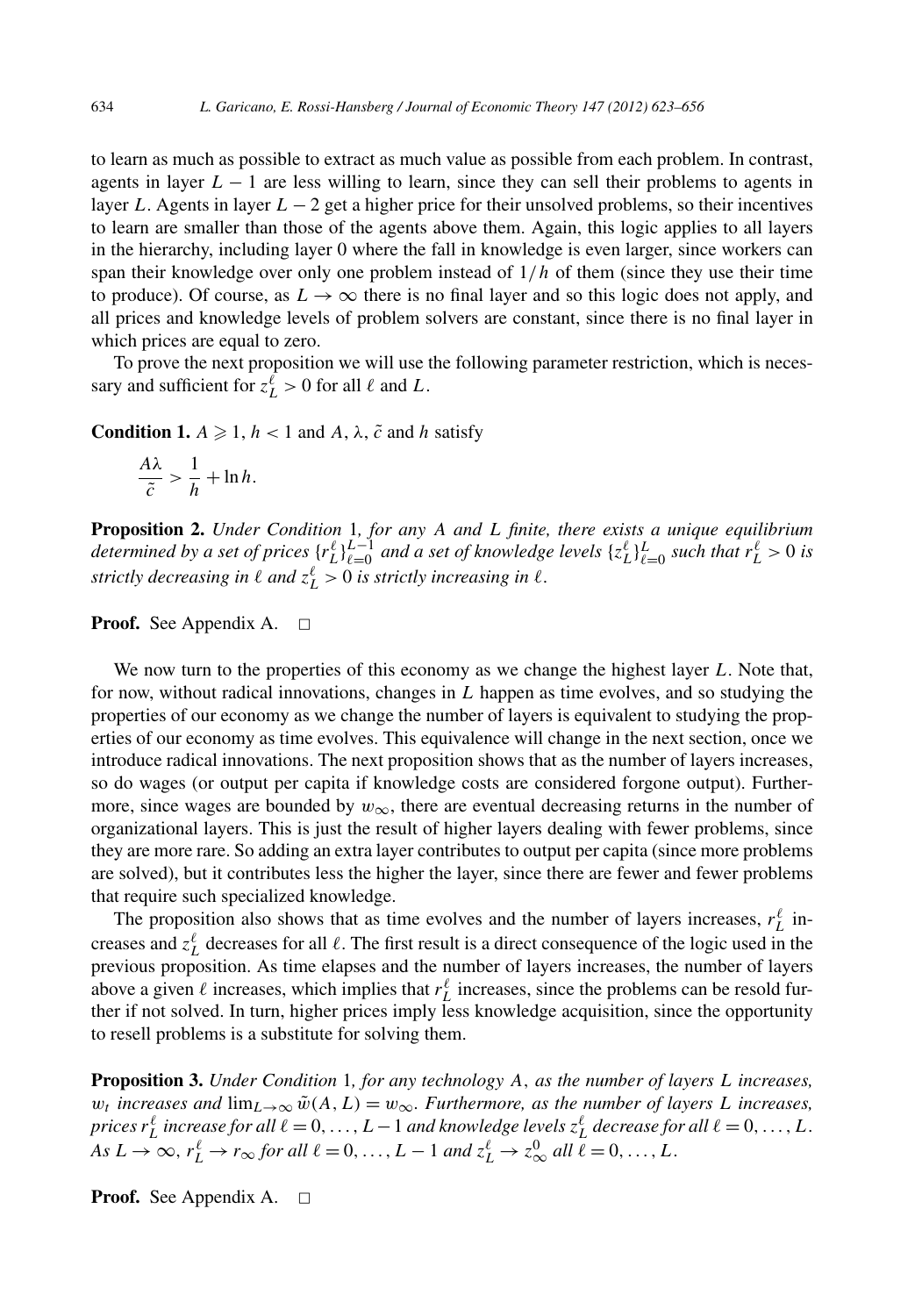The previous proposition shows that our economy will grow. But it also shows that the level of wages is bounded. Hence, growth in wages (or per capita output) will converge to zero. That is, the economy does not exhibit permanent growth. We now turn to embed the evolution over time of organizations with a given technology *A* in a growth model in which agents will have the choice of switching to better technologies as they learn. This will yield a long-run growth model that will exhibit permanent growth and where this growth will be driven by agents' ability to organize.

Figs. 1 and 2 illustrate the results proven in the previous propositions. Fig. 1 shows an example of a wage path. The properties we have proven are easy to identify: wages increase at a decreasing rate and have an asymptote at  $w_{\infty}$ . Fig. 2 shows the evolution of the size of a typical hierarchy. The top layer size is normalized to one agent. Clearly, as the economy adds more markets for expertise, or layers, the lower layers expand more than proportionally.

Fig. 3 illustrates the problem for prices in an economy with five layers and an economy with seven layers. As proven above, prices of problems are higher in an economy with a higher maximum number of layers: Problems can be exploited further and so conditional on someone having tried to solve them and failed, they preserve more value. Prices of problems at the highest layer are equal to zero by assumption, since there is no higher layer to sell them to. The price of problems is also decreasing as we move up the hierarchy since problems are more and more selected. Fig. 4 presents the knowledge acquisition of agents for the same two exercises. The picture is the reverse image of the prices in Fig. 3, since higher prices imply less knowledge as selling the problems becomes more attractive. So, given the layer, the smaller the maximum number of layers, the higher the acquisition of knowledge.

Another way of illustrating the implications of our model for knowledge acquisition given the level of technology *A* is presented in Fig. 5. The figure presents cumulative knowledge in the economy. Clearly, as the number of layers increases, the cumulative amount of knowledge acquired increases. Note that this is happening even though the growth in output per capita is converging to zero as illustrated in Fig.  $1<sup>9</sup>$  Note also that the knowledge of the top problem solvers in hierarchies with two or more layers is constant. The figure also illustrates how, given the layer or occupation, the knowledge acquired by agents working in that layer decreases with time.

This model of organization maintains two important assumptions. First, knowledge is not storable. Each generation of agents has to acquire anew the knowledge of how to solve the problems related to the technology in use. Second, learning is not cumulative. An agent can learn how to solve rare problems without first learning the most frequent ones. In Appendix B we show that all our main results remain unchanged if we relax these two assumptions.

Before we end this section we discuss the evolution of the distribution of gross wages (without subtracting learning costs). Overall wage inequality, as measured by the ratio of the gross wages of the highest level problem solvers to the gross wages of workers, increases over time as a technology is more efficiently organized. To see this, note that everyone gains the same net of learning costs, and knowledge levels of workers decrease with the number of layers, while knowledge levels of managers at the highest layer are constant. In contrast, the distribution of

<sup>&</sup>lt;sup>9</sup> It is easy to develop a model of endogenous growth in which the linear knowledge accumulation observed in Fig. 1 creates, through an externality, improvements in *A*. These improvements would make agents switch to a new technology when the value of developing an extra layer with the current technology is smaller than the value of starting with the new technology but zero layers (no organization).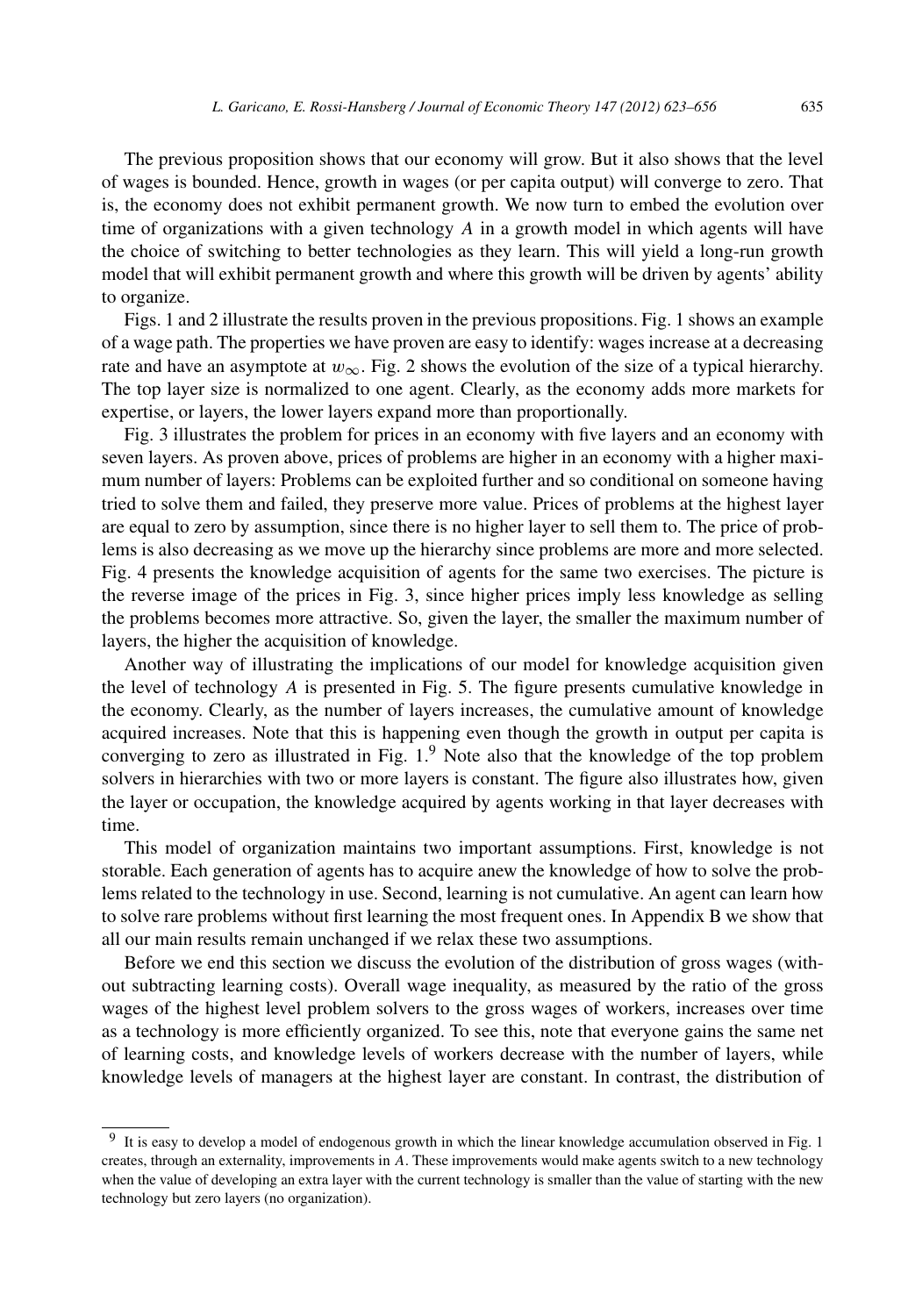

Fig. 1.



Fig. 2. (For interpretation of the references to color in this figure, the reader is referred to the web version of this article.)

gross wages among problem solvers becomes less dispersed. The reason is that more layers are added and knowledge levels of intermediate problem solvers converge to *z*∞. Thus, as organizations develop over time, inequality between workers and managers increases, while inequality within problem solvers decreases.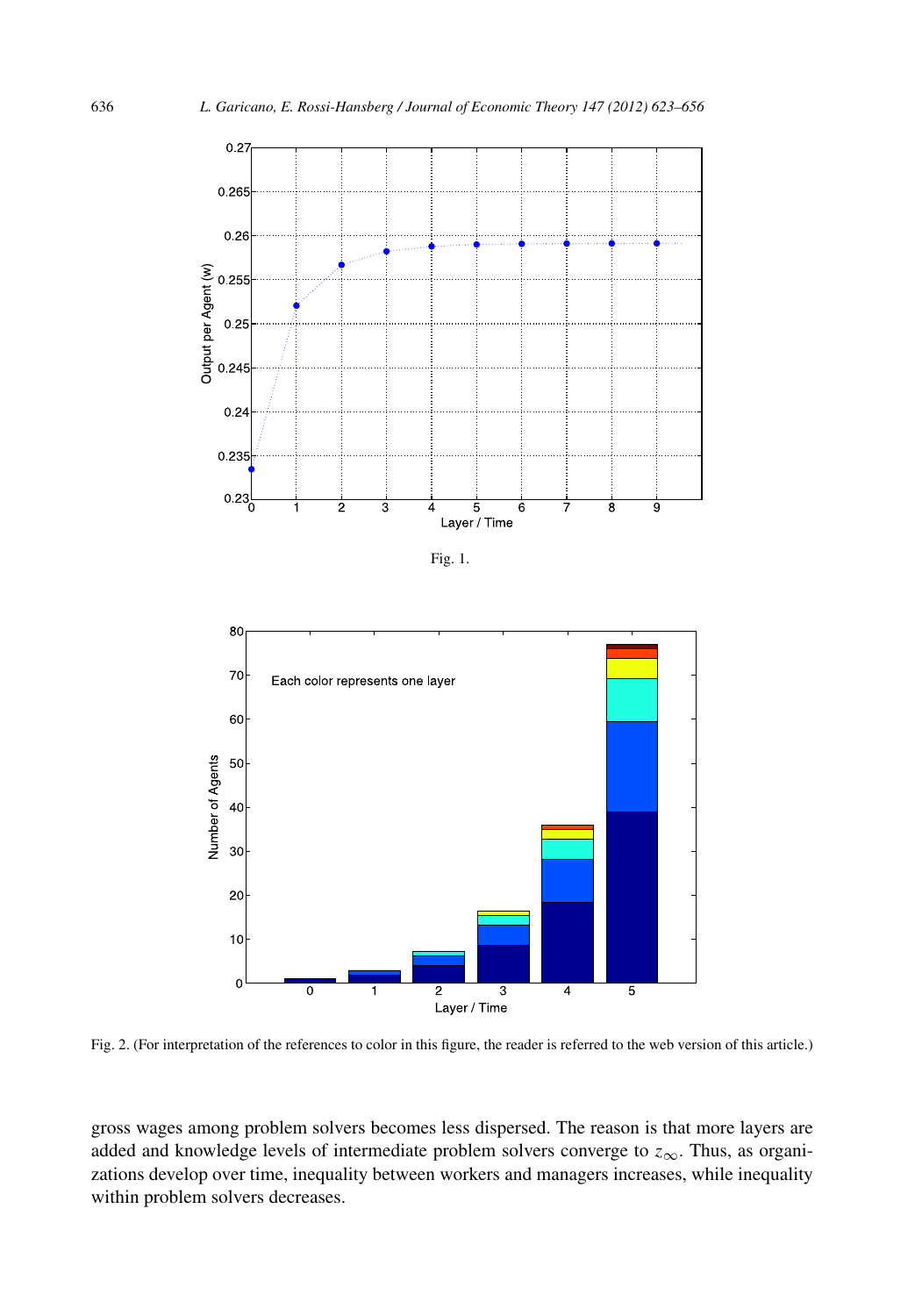





Fig. 4.

# *2.3. Technological innovation*

In the previous section we studied how an economy organizes given a technological level *A*. In our economy, as organizations grow and become more complex, society learns how to solve a wider set of problems faced when using this technology. This knowledge is fully appropriable and society invests optimally, conditionally on *A,* in the development of this problem-solving knowledge. We now turn to the evolution of technology *A* that we kept fixed in the previous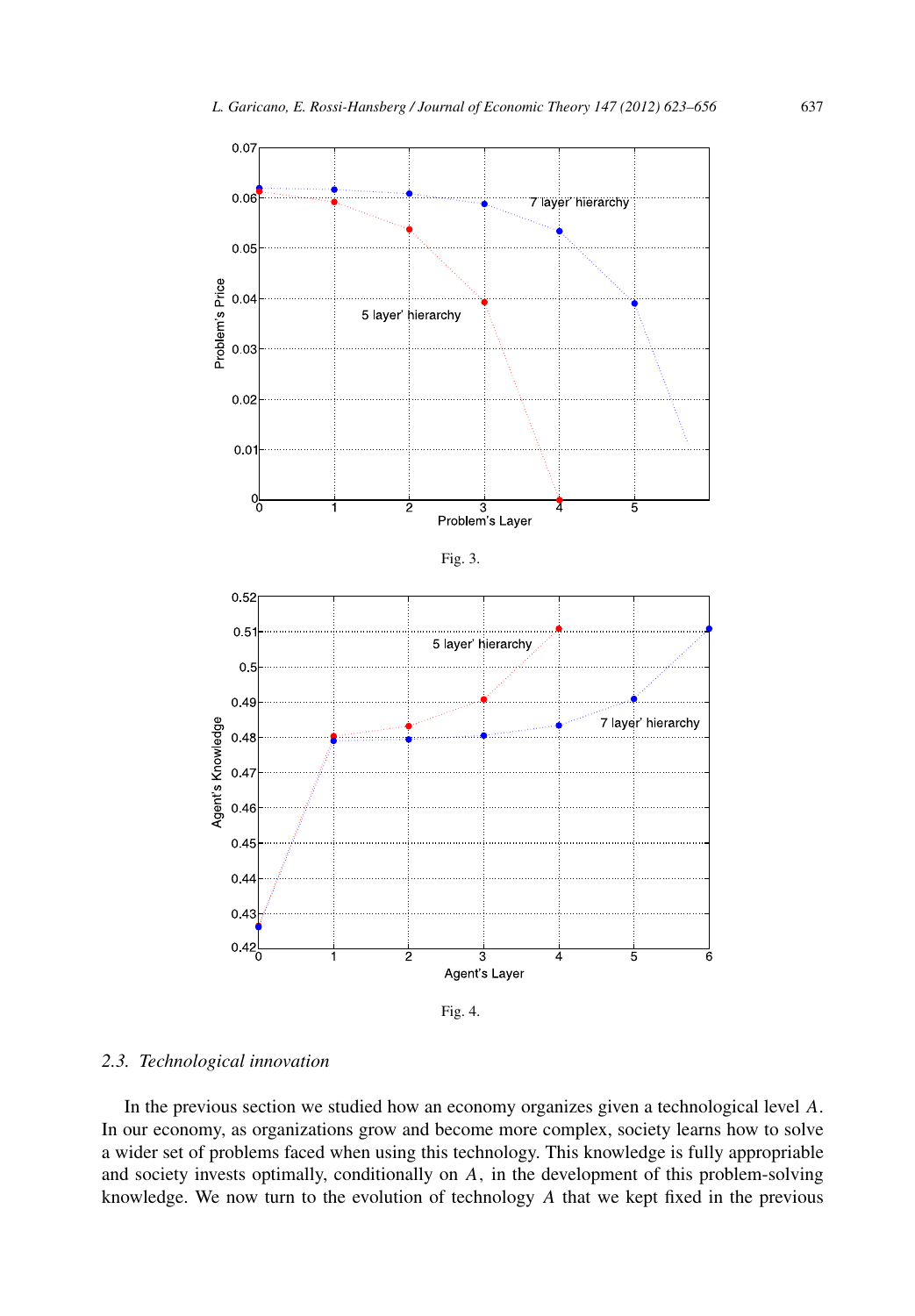

Fig. 5. (For interpretation of the references to color in this figure, the reader is referred to the web version of this article.)

section. For this, we will assume that the technology is a fully private and rival good. Agents can invest in improving their technology and sell their technology to other agents (in fact, this will be agents' only savings mechanism). However, a technology has to be used in order to be productive and organizations have to be developed to exploit it. Naturally, only agents that use the same technology can work with each other.

The previous section studied the earnings that all agents in the economy, working with a particular technology A, receive in equilibrium,  $\tilde{w}(A, L)$ . These earnings changed every period as new layers of expertise developed in the economy to exploit this technology (*L* changed).  $\tilde{w}(A, L)$  contains all the information we need about the organization of the economy to study the decisions of agents to invest in innovation.

The cost of learning new technologies, measured in terms of forgone income, increases with the level of technology — the more productive the technology, the higher the cost of spending time learning to solve problems. Thus, we specify the learning cost of the new technology as  $\tilde{c} = cA$ . Then, the cost of learning how to solve problems in an interval of size *z* is equal to *Acz,* where *A* is the technology currently in use (which is not necessarily the best one). All of the analysis in the previous section remains unchanged apart from the parameter  $\tilde{c}$  now becoming *Ac*. <sup>10</sup> Then, it is easy to see from Eq. (2) and the equilibrium conditions in (4) that the prices of problems are proportional to the level of technology *A* so  $r_L^{\ell}/A$  satisfies the problem in the previous section with  $A = 1$ . Thus, earnings are proportional to the level of technology. Namely,  $\tilde{w}(A, L) = Aw(L)$ , where  $w(L)$  is the equilibrium wage given that the economy has organized  $L + 1$  layers and  $A = 1$ . So earnings are linear in the level of the technology in use. This is a property that we will exploit heavily below.

<sup>&</sup>lt;sup>10</sup> Note that if we do not scale *c* by the level of technology, as the economy grows the cost of acquiring knowledge relative to output will converge to zero. This would introduce an obvious scale effect in the model.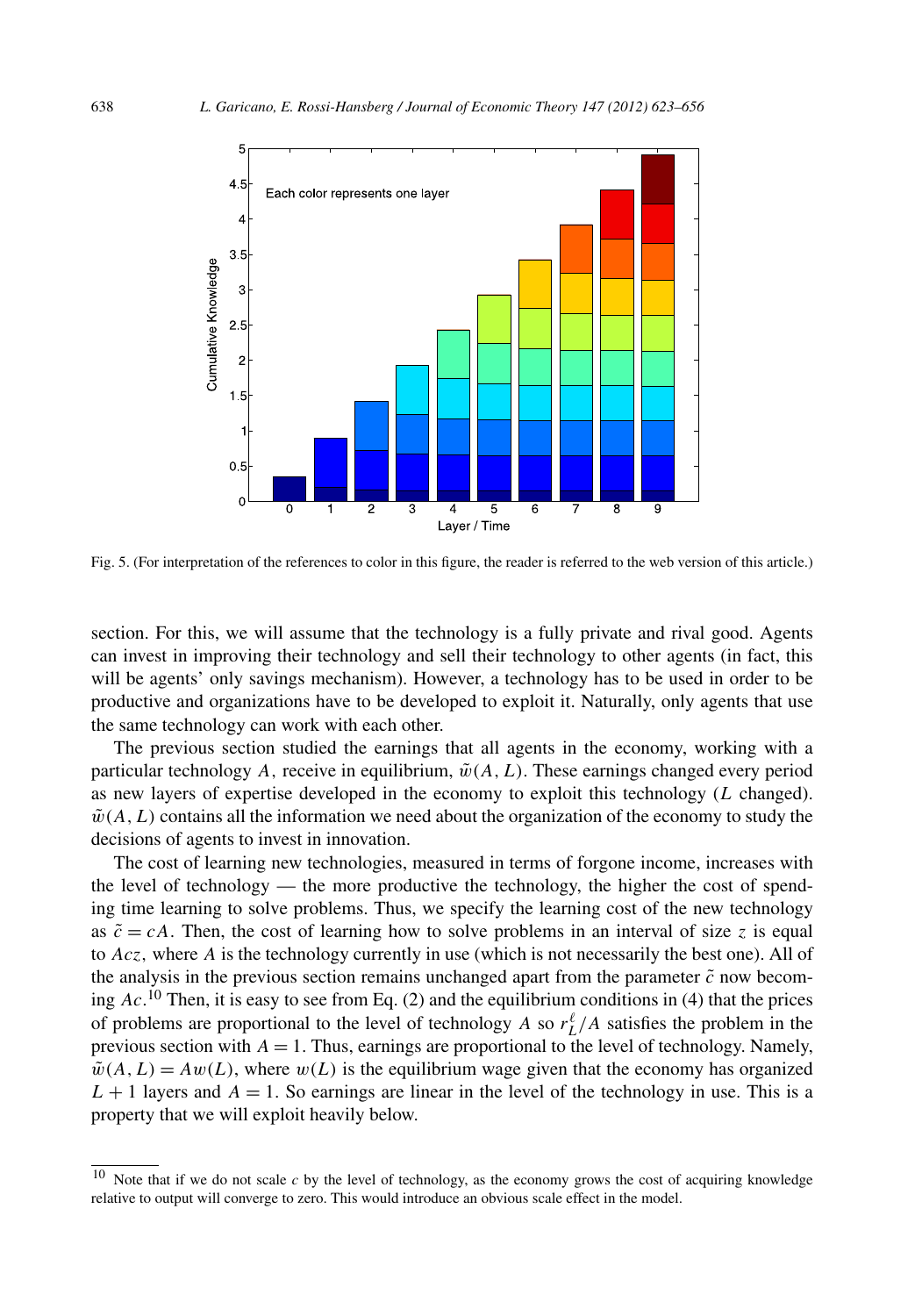An agent with technology *A* faces a cost of  $A\psi \zeta^2$  of improving the best technology he can use to  $(1+\zeta)A$ . Namely, we are assuming that there are quadratic adjustment costs of improving the frontier technology. The frontier technology is not necessarily the technology in use, since changing technology implies wasting the organizations created to exploit the older technology. So agents will improve the frontier technology, and once it is good enough and the benefits from developing the old technology have died out, agents will switch to the frontier technology and will start creating new organizations to exploit it. The role of the quadratic adjustment costs is to have smooth investments in the frontier technology. Without them, agents would invest in the new technology only the period before a new technology is put in place.

Let  $\Upsilon(A, A', L)$  denote the lifetime (he lives two periods) utility of an agent born in an economy using technology *A*, with a frontier technology *A ,* and maximum layer *L*. Such an agent will buy at price  $\tilde{V}(A, A', L)$  a frontier technology (which allows him to produce with any technology below that) when he is young and wants to produce. He will invest in innovation and improve his frontier technology and will sell it when he is old. In fact, the way in which we have set up the problem implies that the only way in which this agent can save is via selling and buying technology. A technology includes all innovation knowledge acquired by society up to that point. In particular, it allows the agent to use the technology currently in place, but it also gives the agent the state-of-the-art technology. The price of technology will be a function of the level of alternative technology being bought, the technology being used, and the number of layers in the current organization (the three state variables in our problem). Then

$$
\Upsilon(A, A', L) = \left[ \max \left[ \frac{\max_{\zeta} \tilde{w}(A, L) - A\psi \zeta^2 - \tilde{V}(A, A', L) + \beta \tilde{V}(A, A'', L+1)}{\max_{\zeta} \tilde{w}(A', 0) - A'\psi \zeta^2 - \tilde{V}(A, A', L) + \beta \tilde{V}(A', A'', 1)} \right] \right].
$$

That is, an agent can work using the current technology *A* with organizations of  $L + 1$  layers (remember that there is a layer zero) and receive wage  $\tilde{w}(A, L)$ , invest  $\zeta$  at cost  $A\psi \zeta^2$ , pay the value of the current technology  $\tilde{V}(A, A', L)$ , and tomorrow he can sell the technology with a new frontier technology  $A'' = A'(1+\zeta)$  and organizations with  $L + 2$  layers at price  $\beta \widetilde{V}(A, A'', A'')$  $L + 1$ ). He can also decide to drop the available organizations and do a radical innovation, in which case he uses the frontier technology with zero layers, invests  $\zeta$  at cost  $A' \psi \zeta^2$ , pays the cost of the current technology  $\tilde{V}(A, A', L)$  and tomorrow sells the technology at price  $\tilde{V}(A', A'', 1)$ .

Subtracting  $\Upsilon(A, A', L)$  and adding  $\tilde{V}(A, A', L)$  from both sides of the functional equation above, we obtain a recursive equation that the value of technology has to satisfy in equilibrium, namely,

$$
\tilde{V}(A, A', L) = \left[ \max \left[ \frac{\max_{\zeta} \tilde{w}(A, L) - A\psi \zeta^2 + \beta \tilde{V}(A, A'', L + 1) - \Upsilon(A, A', L),}{\max_{\zeta} \tilde{w}(A', 0) - A'\psi \zeta^2 + \beta \tilde{V}(A', A'', 1) - \Upsilon(A, A', L)} \right] \right].
$$

Note from this equation that the decisions of how much to innovate and when to switch technology are independent of  $\Upsilon(A, A', L)$ . Since agents order consumption using a linear utility function with discount factor  $\beta$ , the marginal utility of consumption in every period and for every agent in the economy is equal to one. Hence, the solution to the problem of a sequence of agents that live two periods and work when they are young is determined only up to consumption transfers between generations. The actual consumption levels every period will, however, depend on the level of prices at which individuals can sell their technology. If, for example, we let  $\Upsilon(A, A', L) = 0$  then the prices of technology are as high as possible in equilibrium and all consumption is assigned to the first generation that sells a technology at  $V(1, 1, 0)$ . If, in contrast,  $\gamma(A, A', L) = uA$  for some constant *u*, future generations obtain a level of utility proportional to the technology in use and so the level of prices of the current technology is zero. Given our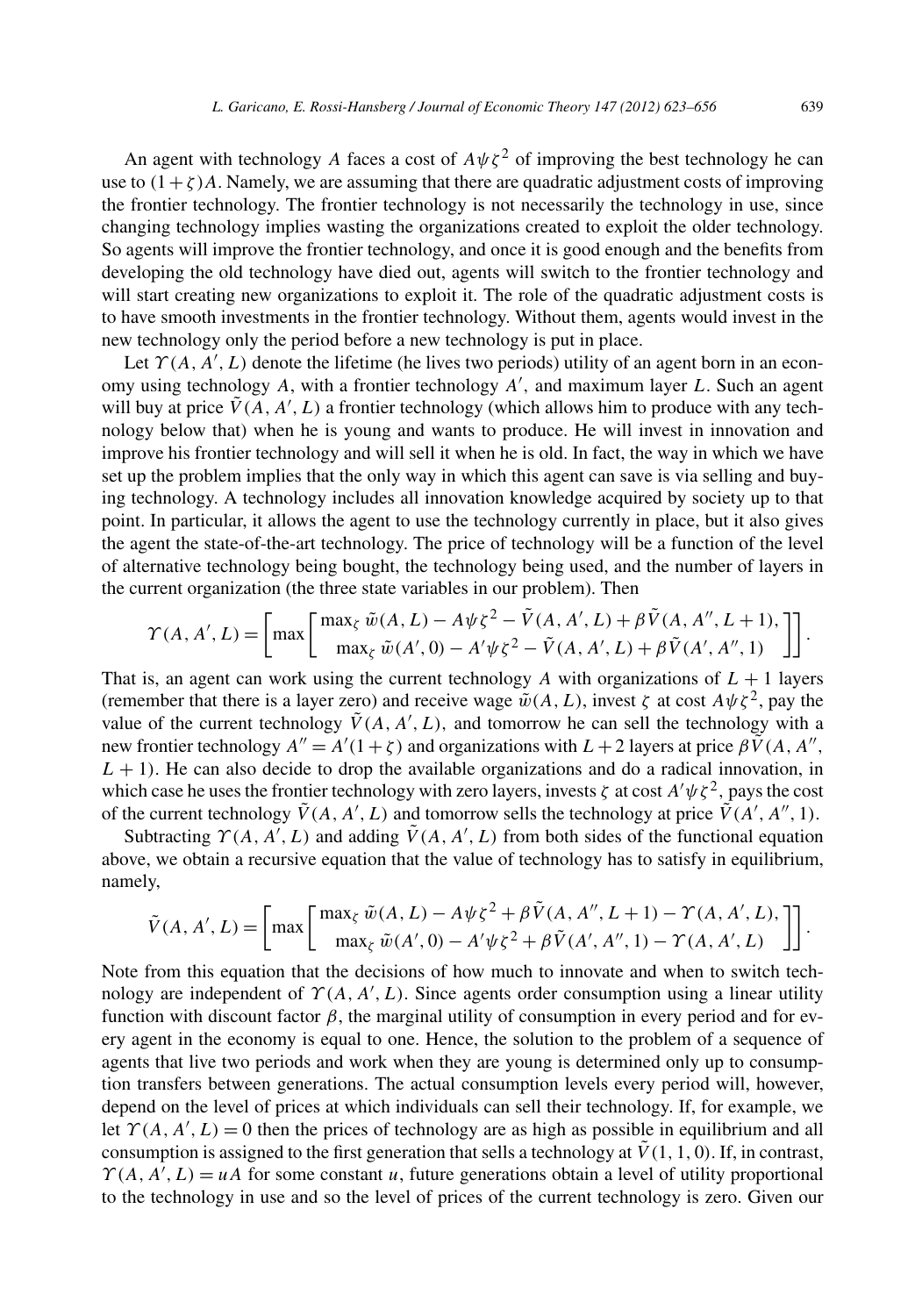assumption of linear utility, these distributional concerns across generations are irrelevant to determining choices in this economy, and therefore growth, the length of cycles, or the organization of production, and so we just let  $\Upsilon(A, A', L) = 0$  in what follows.  $\tilde{V}(A, A', L)$  can also be interpreted as the total present value of a technology and, as such, as the measure of welfare in this economy. $11$ 

Using  $\Upsilon(A, A', L) = 0$ ,  $\tilde{V}(A, A', L)$  solves

$$
\tilde{V}(A, A', L) = \left[ \max \left[ \frac{\max_{\zeta} \tilde{w}(A, L) + \beta \tilde{V}(A, A'', L + 1) - A \psi \zeta^{2}}{\tilde{V}(A', A', 0)} \right] \right]
$$
\n(5)

where

 $A'' = A'(1 + \zeta).$ 

Note that we are assuming that everyone in this economy has the same *A* and *A ,* and therefore, since agents are identical, they choose the same patterns of innovation. This requires that, at period zero, all agents start with the same frontier technology. If this is the case, then no agent would want to deviate by himself, since this would force him to work on his own, therefore reducing his reliance on organization and therefore his income.<sup>12</sup> Of course, if we allow the economy to start with agents that are heterogeneous in their level of technology, there may be other nonsymmetric equilibria. The study of these equilibria may be interesting, but we leave it for future research and, in this paper, focus on symmetric equilibria only.

We can use Eq.  $(5)$  to understand the role that appropriability of innovation plays in this economy. By appropriability of innovation we refer to the fraction of the value of innovation that agents receive from future generations, namely,  $\beta \tilde{V}(A, A'', L + 1) - \tilde{V}(A, A', L)$ . Hence, the level of appropriability is governed by the discount factor *β*. For example, suppose that appropriability is low, a country in which markets for technology are either taxed or very inefficient. Then, there will be a gap between the price paid for technology by future generations and the price received by the old generation that owns the technology. The higher the appropriability in an economy, the more incentives agents have to innovate, since they will receive a higher price in return for their technology in the future. So this parameter plays a double role: as a discount factor and as the level of appropriability in an economy. The higher *β,* the higher the appropriability and the more incentives agents have to invest in innovating the current technology.

The fact that  $\tilde{w}(A, L) = Aw(L)$  implies that  $\tilde{V}(A, A', L)$  is also homogeneous of degree one in *A* and so  $\tilde{V}(A, A', L) = A\tilde{V}(1, \frac{A'}{A}, L) = AV(\frac{A'}{A}, L)$  where

$$
V(G, L) = \max \left[ \frac{\max_{\zeta} w(L) + \beta V(G', L + 1) - \psi \zeta^{2}}{GV(1, 0)} \right]
$$

where

$$
G' = G(1 + \zeta).
$$

Note that  $G = A'/A$  now has the interpretation of the technological gap: the ratio of the frontier technology to the technology in use. This is the only state of technology that is relevant for our problem.

<sup>&</sup>lt;sup>11</sup> In this case,  $\tilde{V}(A, A', L)$ , the price of technology, can also be interpreted as the utility of an infinitely lived agent starting in state  $(A, A', L)$ .

<sup>&</sup>lt;sup>12</sup> This follows immediately from  $w(A, 0) \leq w(A', L)$  for all *L* and  $A \leq A'$  and our assumption that production knowledge is specific to the technology in use.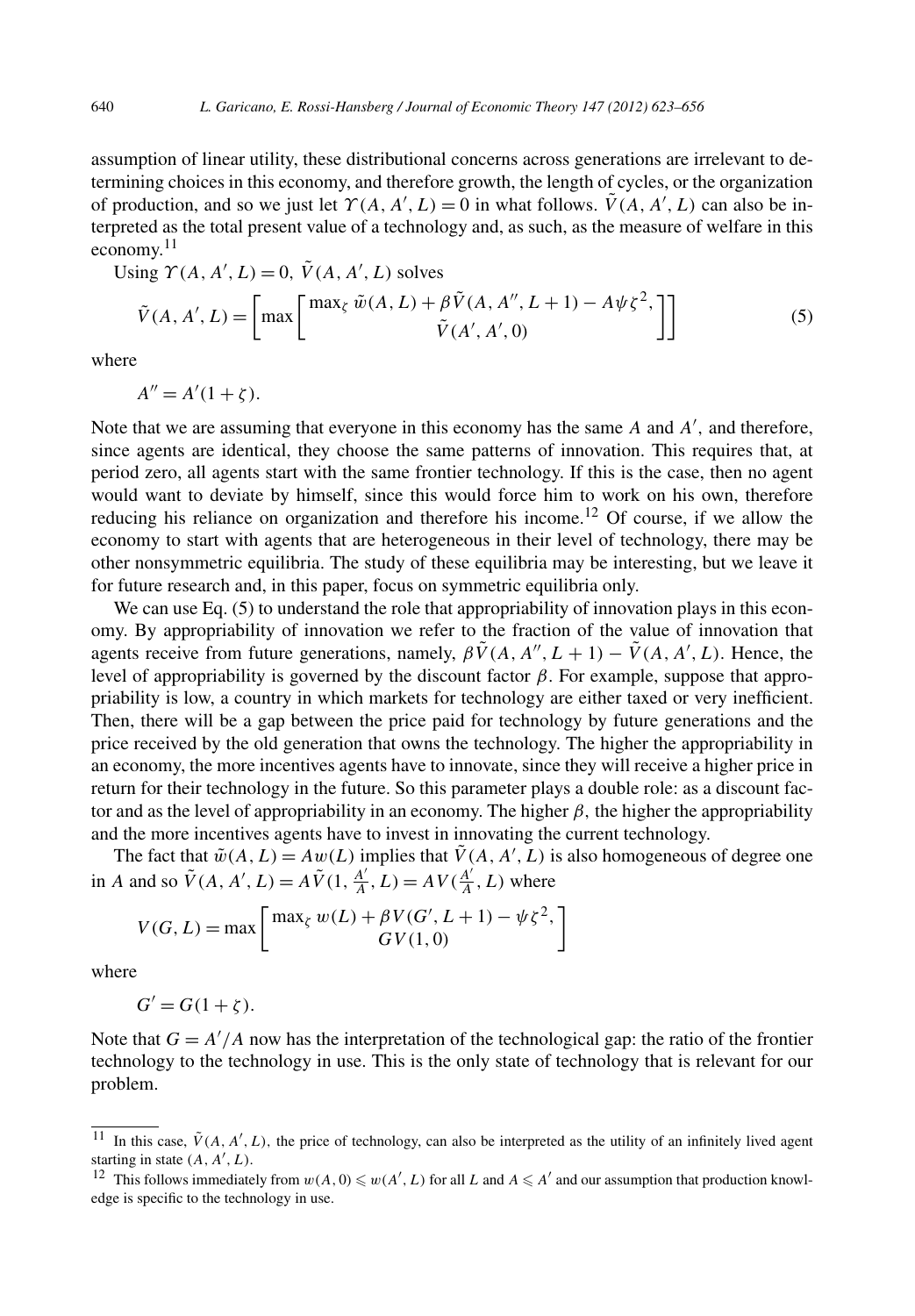Now remember that as  $L \to \infty$ ,  $w(L) \to w_{\infty}/A = 1 - \frac{c}{\lambda} - \frac{c}{\lambda} \ln(\frac{\lambda h}{c} - h \ln h)$ . Hence, for *L* large the discounted benefit of developing an extra layer converges to zero. Similarly, the benefits of innovation also converge to zero as *L* becomes large, since they are proportional to  $\beta^L V(1,0) \rightarrow 0$  as  $L \rightarrow \infty$ . This implies that there are two cases we need to consider. First is the case where there exists a unique finite  $L^*$  such that next period a new technology is put in place, namely,  $V(G, L^* + 1) = GV(1, 0)$ . This is the case in which the value of innovation converges to zero more slowly than the value of an extra layer. Second is the case where the value of innovation converges to zero faster than the value of an extra layer and so *L*<sup>∗</sup> is infinity. In this case a new technology is never put in place, and so the economy stagnates and the growth rate converges to zero, as we discuss below.

Since, given a finite  $L^*$ , the problem of choosing an innovation level  $\zeta$  is a well-behaved concave problem by design, an optimal innovation level exists and is unique. Denote it by  $\zeta^*(L)$ . Of course, if  $L^* = \infty$ ,  $\zeta^*(L) = 0$  all L, since there are no incentives to invest in innovation capital.

In any case, we can write the price function as

$$
V(G, L) = \sum_{\ell=L}^{L^*} \beta^{\ell-L} \left( w(\ell) - \psi \zeta^*(\ell)^2 \right) + \beta^{L^*+1-L} V(1,0) G \prod_{\ell=L}^{L^*} \left( 1 + \zeta^*(\ell) \right)
$$

and so

$$
V(1,0) = \sum_{\ell=0}^{L^*} \beta^{\ell} (\tilde{w}(\ell) - \psi \zeta^*(\ell)^2) + \beta^{L^*+1} V(1,0) \prod_{\ell=0}^{L^*} (1 + \zeta^*(\ell)).
$$

So we can just restate the original problem in sequential form as finding the *L*<sup>∗</sup> and *ζ* <sup>∗</sup>*()* for  $\ell = 0, \ldots, L^*$  that solve

$$
V^* \equiv V(1,0) = \max_{L,\{\zeta(\ell)\}_{\ell=0}^L} \frac{\sum_{\ell=0}^L \beta^{\ell}(w(\ell) - \psi \zeta(\ell)^2)}{1 - \beta^{L+1} \prod_{\ell=0}^L (1 + \zeta(\ell))},\tag{6}
$$

where we are assuming that  $\psi$  is high enough to guarantee that  $\beta^{L+1} \prod_{\ell=0}^{L} (1 + \zeta(\ell)) < 1$ . A sufficient condition to guarantee this restriction is that innovation costs  $\psi$  are such that  $\psi > (\beta/(1 - \beta))^2(w_\infty/A)$ . It is immediate from Eq. (6) and the envelope theorem that a higher  $β$  (an economy in which technology is more appropriable) implies a higher  $V^*$ , namely, a higher value of the technology and welfare. As we will discuss in the next section, a higher  $\beta$  also implies a smaller set of parameter values for which the economy stagnates.

The investment in innovation is driven by the adjustment cost technology we have assumed. The first-order conditions with respect to  $\zeta(l)$  are given by

$$
\frac{\sum_{\ell=0}^{L} \beta^{\ell}(w(\ell) - \psi \zeta^{*}(\ell)^{2})}{1 - \beta^{L+1} \prod_{\ell=0}^{L} (1 + \zeta^{*}(\ell))} = \frac{\beta^{l} \psi 2 \zeta^{*}(l)}{\beta^{L+1} \prod_{\ell=0, \ell \neq l}^{L} (1 + \zeta^{*}(\ell))} \text{ all } \ell
$$

so

$$
V^* \beta^{L^*+1} \prod_{\ell=0}^{L^*} (1 + \zeta^*(\ell)) = \beta^l \psi 2\zeta^*(l) (1 + \zeta^*(l)) \quad \text{all } \ell.
$$
 (7)

Clearly, the left-hand side does not depend on *l* and so since

$$
\frac{\partial \zeta(l) + \zeta(l)^2}{\partial \zeta(l)} = 1 + 2\zeta(l) > 0
$$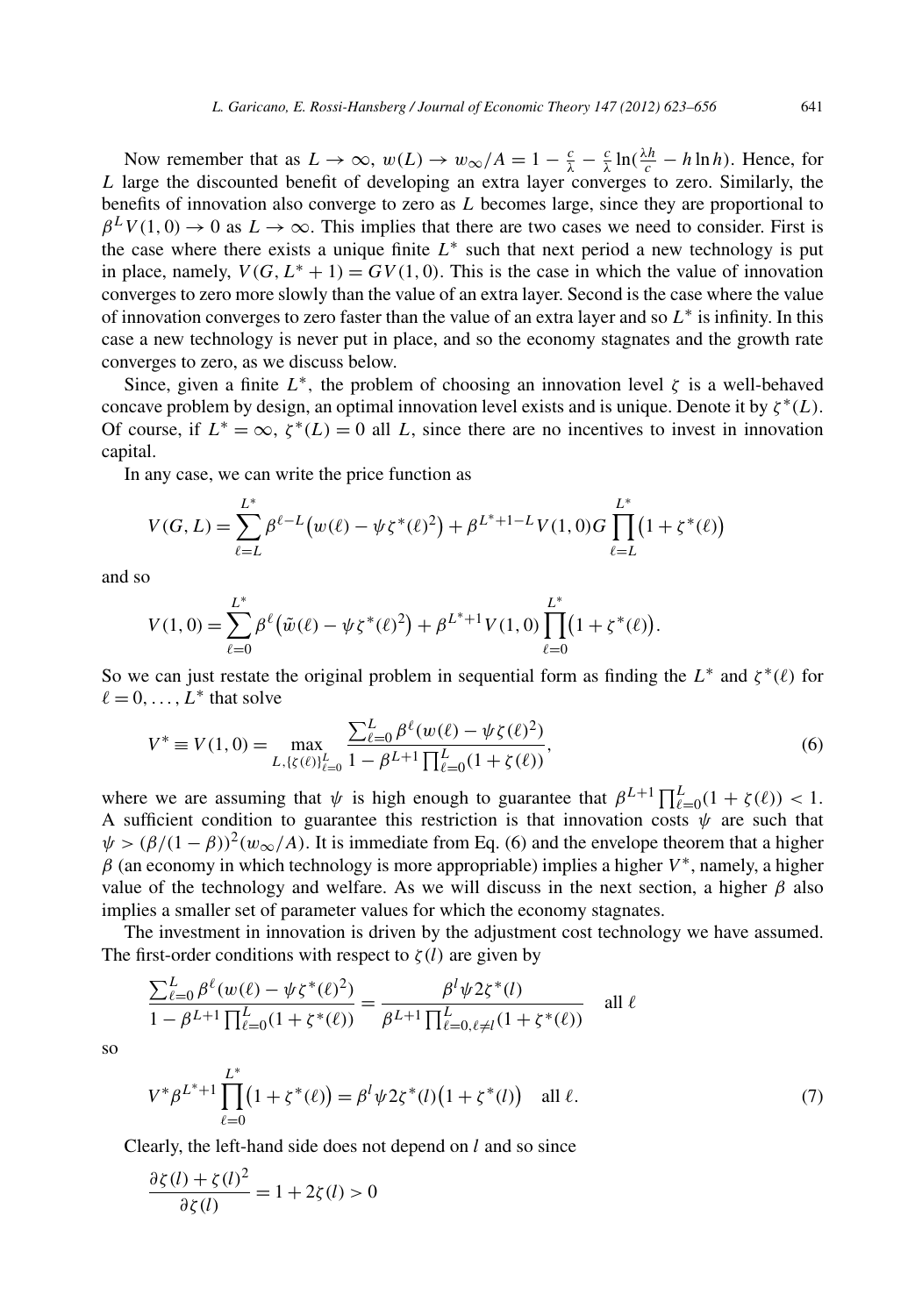and  $\beta^l$  decreases with *l* since  $\beta < 1$ ,

$$
\zeta^*(l) \leq \zeta^*(l') \quad \text{all } l < l',
$$

with equality when  $\zeta^*(l) = 0$  for all *l* in the case where  $L^* = \infty$  (stagnation). Note that the fact that the investment is positive in all periods (when there is no stagnation) is only the result of discounting and the adjustment costs. Without adjustment costs we would invest only in the last period before the switch to a new technology. Note also that the above equation implies that  $\zeta(0) > 0$  if  $L^*$  is finite. That is, the economy invests positive amounts in innovation capital, as long as it eventually switches to a new technology. Innovation is positive every period in the case of no stagnation. In the stagnation case  $\beta^{L^*+1} = 0$  and so the left-hand side of the firstorder condition is equal to zero and so  $\zeta^*(l) = 0$ . Note that even in this case the solution to the innovation problem satisfies the first-order condition since the marginal cost of zero investment is zero.

It is optimal to add another layer of expertise as long as

$$
\frac{\sum_{\ell=0}^{L} \beta^{\ell}(w(\ell) - \psi \zeta_{L}^{*}(\ell)^{2})}{1 - \beta^{L+1} \prod_{\ell=0}^{L} (1 + \zeta_{L}^{*}(\ell))} - \frac{\sum_{\ell=0}^{L-1} \beta^{\ell}(w(\ell) - \psi \zeta_{L-1}^{*}(\ell)^{2})}{1 - \beta^{L} \prod_{\ell=0}^{L-1} (1 + \zeta_{L-1}^{*}(\ell))} > 0
$$
\n(8)

where  $\zeta_L^*$  in the first term denotes the optimal innovation policy given that we switch technologies every  $L + 1$  periods. Note the two compensating effects. First, as we increase the number of periods in which we exploit a given technology we increase the total income we obtain from it. Second, as we delay the switch of technology, we discount for a further period and have one extra period to invest in innovation. Since  $w(\ell)$  is monotone in  $\ell$  we know that the difference in (8) is monotone too, which implies that there is a unique *L*<sup>∗</sup> as we conjectured above (see the upper-left panel of Fig. 6). Note, however, that this difference being monotone does not rule out the possibility that  $L^* = \infty$ . This is the case in which the second effect (the discounting effect) dominates the first (each technology is more valuable because it is exploited for more periods) for all layers and so only one technology is put in place. As discussed above, in this case there is no investment in innovation capital and the long-run growth rate is zero.

We summarize our findings in the next proposition:

**Proposition 4.** *Given a common technology in period zero, A*0*, there exists a unique competitive equilibrium of one of two types*:

1. *Permanent growth*: *The equilibrium exhibits technological cycles of finite length. These cycles repeat themselves at output per capita that is*  $\prod_{\ell=0}^{L^*} (1 + \zeta^*(\ell))$  *times higher each cycle. Investments in innovation increase with the number of layers in the organization,*  $\zeta^*(l) < \zeta^*(l')$  all  $l < l'$ . Furthermore,  $\zeta^*(0) > 0$ , so the economy exhibits positive perma-

*nent growth. The average long-run growth rate is given by*  $\sqrt[L^*]{\prod_{\ell=0}^{L^*}(1+\zeta^*(\ell))}$ .

2. *Stagnation*: *The equilibrium exhibits decreasing growth rates that converge to zero. Output per worker converges to w*∞*. Investment in innovation is equal to zero each period and the long-run growth rate is equal to zero as well.*

Fig. 6 presents one example of an equilibrium allocation with positive permanent growth (first type of equilibrium). In the upper-left corner we show the total value of switching technologies every certain number of layers. The maximum of this curve is  $V^*$  and is obtained at  $L^*$ . The plot stops at layer 21 and reaches a maximum at  $L^* = 20$ . So the equilibrium allocation for these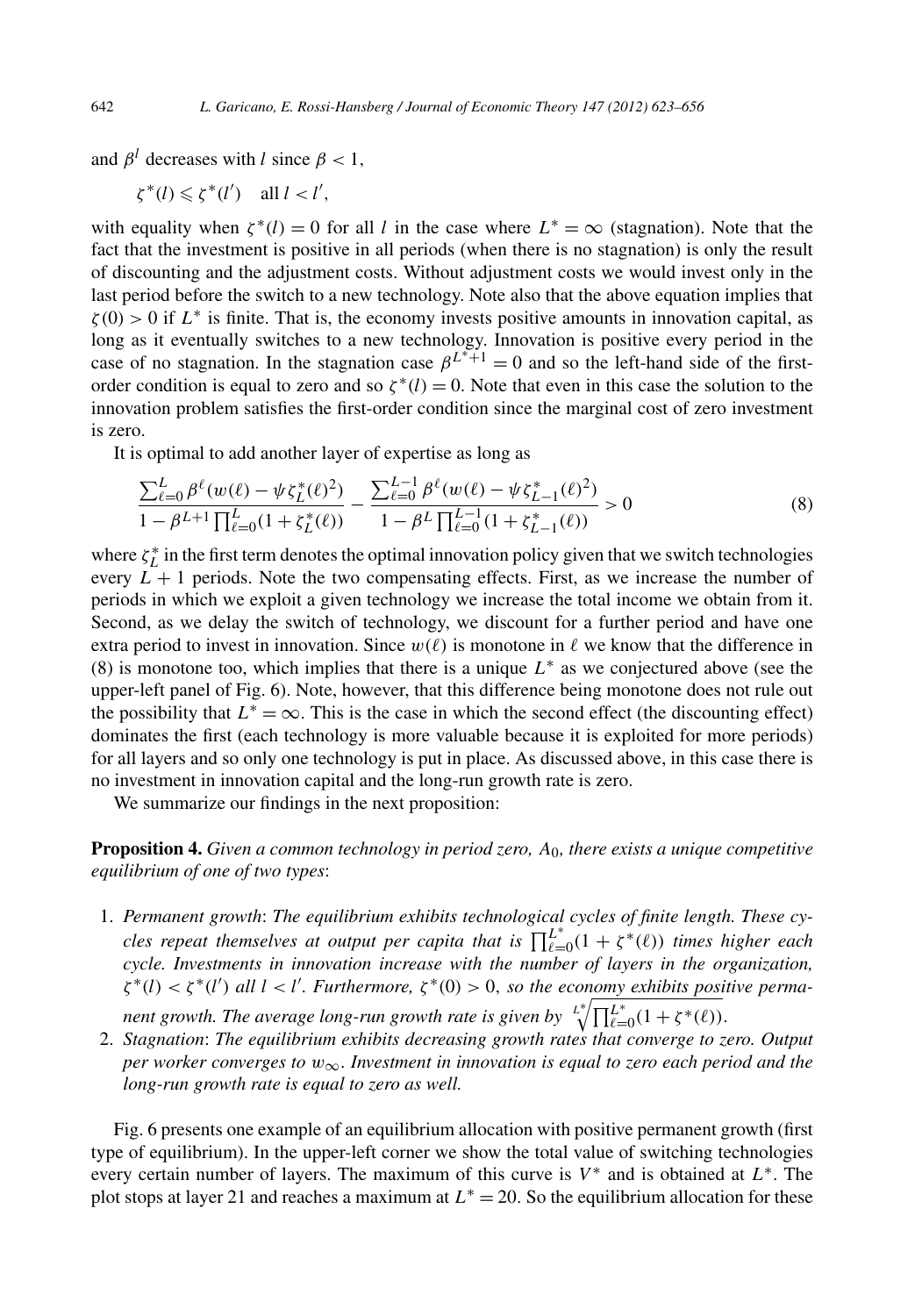

parameter values ( $\beta = .87$ ,  $h = .5$ ,  $c = .9$ , and  $\psi = 50$  (we keep this value constant throughout the paper)) exhibits technological cycles every 21 periods. Note how the price increases the most when we lengthen the technology cycles from zero to one period, since developing the first organizational layer implies the largest gains. The lower-left panel shows the investment in innovation during the 21 periods in which this technology is exploited. At the beginning when only a few layers of organization have been formed, the switch to the boundary technology is far in the future, so agents invest little in innovation. As the time of the switch approaches, agents invest progressively more. As Eq. (7) reveals, this path is driven essentially by the discount factor  $\beta$ . The higher  $\beta$  the more even is investment over the cycle. Agents invest a positive amount each period so the frontier technology is constantly improving.

The right column of Fig. 6 presents the natural logarithm of output per capita or wages  $(\tilde{w}(A, L))$ . The upper panel presents the long-term view of this variable over 300 periods. It is clear that although output per capita grows in cycles, the economy exhibits constant long-term growth, as we formalized in the previous proposition. The lower panel presents a close-up of equilibrium wages for two technological cycles. In the previous section we discussed the general shape of  $\tilde{w}(A, L)$ . This figure illustrates the time of the switch between technologies. As is clear from the figure, wages fall for at least a period before recovering and surpassing the old technology wages. The reason for the drop in wages is that the economy is losing the stock of organization (the old markets for expertise are no longer used). This implies a short-term reduction in output per capita, although, of course, the economy wins in the long run, since the timing of the switch is optimal.

Similarly, worker–manager wage inequality moves in cycles. As organizations develop within a technology, inequality between workers and managers increases, as we argued in Section 2.2,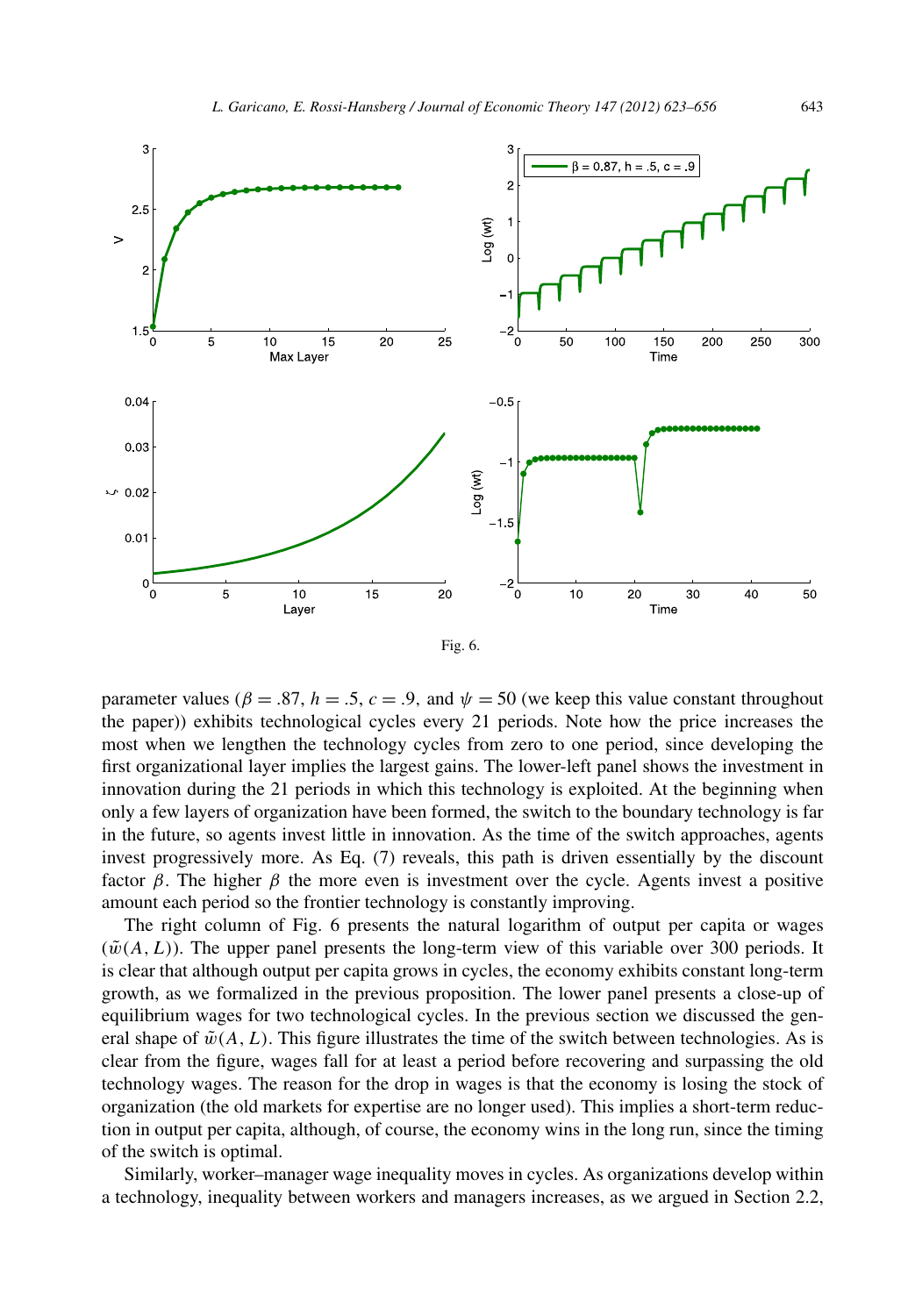since more organization means workers specialize more in production and substitute the knowledge of experts for their own. However, when the technological switch takes place, inequality drops discretely and then starts increasing again.<sup>13</sup>

The second type of equilibrium, the one with stagnation, starts similarly to the equilibrium in Fig. 6, but instead of the value function reaching a maximum, the value function is strictly increasing but at a decreasing rate. Increases in the value function are always positive but converge to zero as we increase the maximum number of layers. Hence, the economy stays with the same technology forever, and  $\ln \tilde{w}(A, L)$  converges, so growth rates converge to zero.

# **3. The effect of information and communication technology on growth**

In this section we study the effect of information and communication technology (ICT) on growth. We start by discussing the effect of ICT on growth in the case where the economy never stagnates. In Section 3.2 we study the circumstances in which economies never switch technologies and stagnate.

#### *3.1. The permanent growth case*

We explore the model numerically, since, as we will show, some of the effects of information technology are quite complex. First note that the effect of the cost of acquiring information  $c$ and the cost of communication *h* change innovation and growth in the economy only through their effect on the wage schedule  $w(L)$ . This is evident from the problem in (6), as c and h do not enter directly in the problem. So ICT affects the dynamic technology innovation process only by changing the benefits of exploiting the current and future technologies. Essentially ICT is a technology that allows society to exploit other technologies. So better ICT, either through reductions in *c* or reductions in *h*, implies increases in  $\tilde{w}(L)$  that, if we apply the envelope theorem to (6), result in increases in welfare. That is,

$$
\frac{dV^*}{dc} \approx \frac{\sum_{\ell=0}^{L^*} \beta^{\ell} \frac{dw(\ell)}{dc}}{1 - \beta^{L+1} \prod_{\ell=0}^{L} (1 + \zeta^*(\ell))} < 0
$$

since  $d\tilde{w}(\ell)/dc < 0$  and

$$
\frac{dV^*}{dh} \approx \frac{\sum_{\ell=0}^{L^*} \beta^{\ell} \frac{dw(\ell)}{dh}}{1 - \beta^{L+1} \prod_{\ell=0}^{L} (1 + \zeta^*(\ell))} \leq 0
$$

since  $dw(\ell)/dh \leq 0$  with equality if  $L^* = 0$ . The expressions are only approximate, since L is a discrete variable so the envelope theorem does not apply exactly. These expressions then imply that welfare always increases with improvements of ICT independently of the source (unless  $L^* = 0$ , in which case welfare is unaltered for the case of *h*).

Even though the effect of ICT on welfare is to unambiguously increase it, the same is not necessarily true for growth. Reductions in growth can be welfare enhancing because the future is discounted by preferences and imperfect appropriability and agents invest less and consume more early on. However, this is never the case for reductions in the cost of acquiring information, *c*. As Fig. 7, where we fix  $h = .8$ , illustrates, a reduction in *c* leads to shorter cycles and less organization, but faster growth. A reduction in *c* makes organization less necessary, since

<sup>&</sup>lt;sup>13</sup> This is in contrast to Thesmar and Thoenig [29], where creative destruction in general increases the skill premium.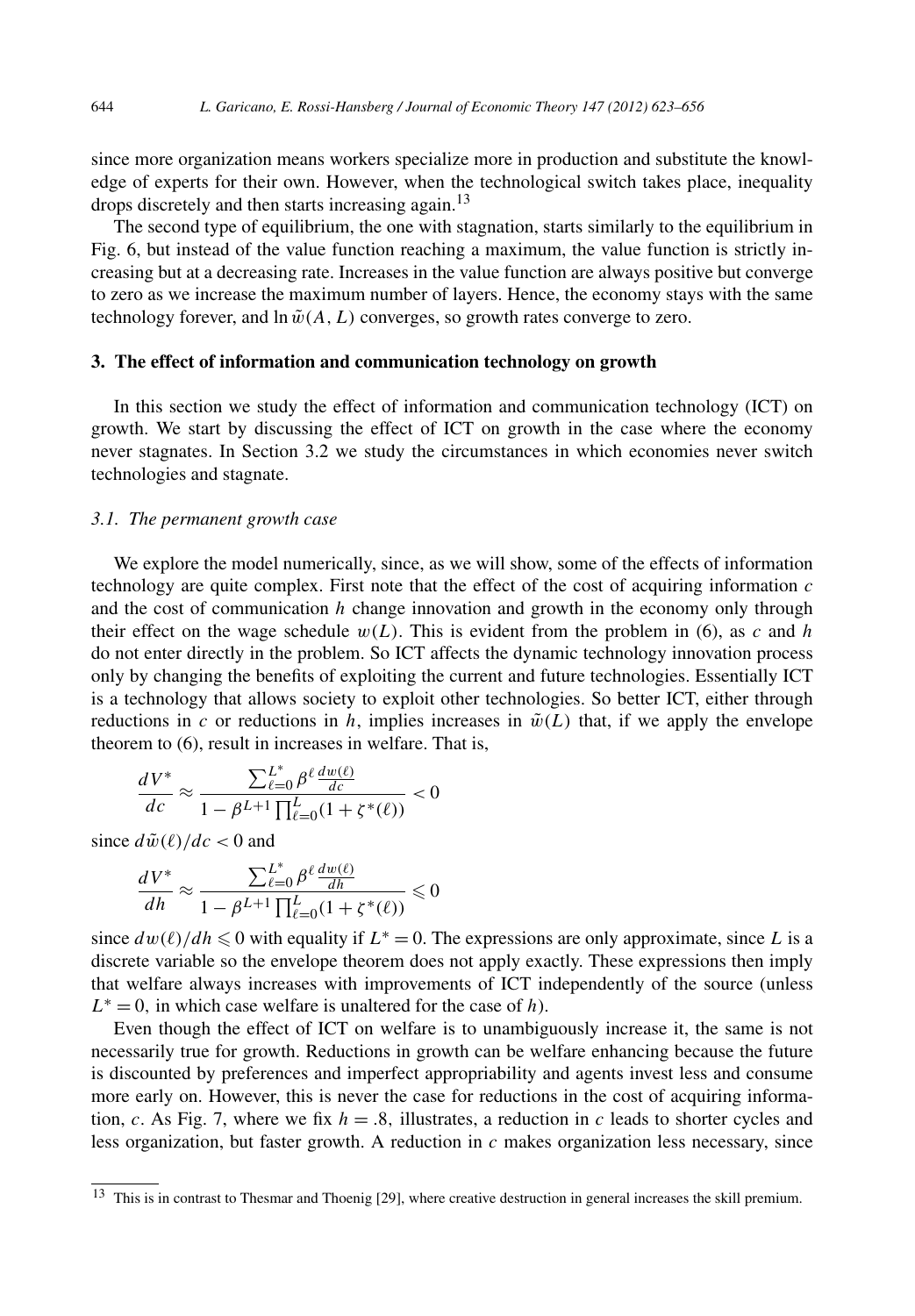

Fig. 7. (For interpretation of the references to color in this figure, the reader is referred to the web version of this article.)

acquiring information is cheaper and so agents acquire more. Hence, the number of layers of organization built to exploit a technology decreases. Even though there is less organization in the economy, growth increases as each technology is more valuable, since solving problems is more affordable. This increases the value of present and future technologies, which gives agents incentives to innovate more, since their innovations will be exploited more efficiently. Note also that if the value of future innovations is discounted less (or is more appropriable) the growth rate increases.

Fig. 8 shows two examples of the simulations presented in Fig. 7. We fix  $\beta = .87$  and change *c* from *.*9 to *.*7*.* Fig. 7 shows how the value function increases almost proportionally as we decrease  $c$ , but the maximum number of layers decreases as organization is less useful since knowledge is cheaper. As *c* decreases, investments in innovation increase in all periods, although innovations are accumulated for fewer periods, since the technology cycles are shorter. The net effect is an increase in the growth rate, as can be seen in the upper-right panel. Note how reductions in *c* increase output per capita almost proportionally given a technology.

The effect of changes in communication technology on growth is more complicated. The main reason is that a reduction in *h* changes output per capita more, the more organized is the technology. That is, the more intensive is the exploitation of technology on communication. For example, when agents are self-employed and there is no organization, changes in *h* do not affect output per capita.

Fig. 9 illustrates the effect of reductions in *h* on growth. Note that reductions in *h* increase the length of technology cycles and the use of organization when communication costs are high. This is intuitive, since smaller communication costs imply that building organizations is less costly. Agents can leverage their knowledge more, since they can deal with more problems as their span of control increases. Since technology can be exploited more efficiently because building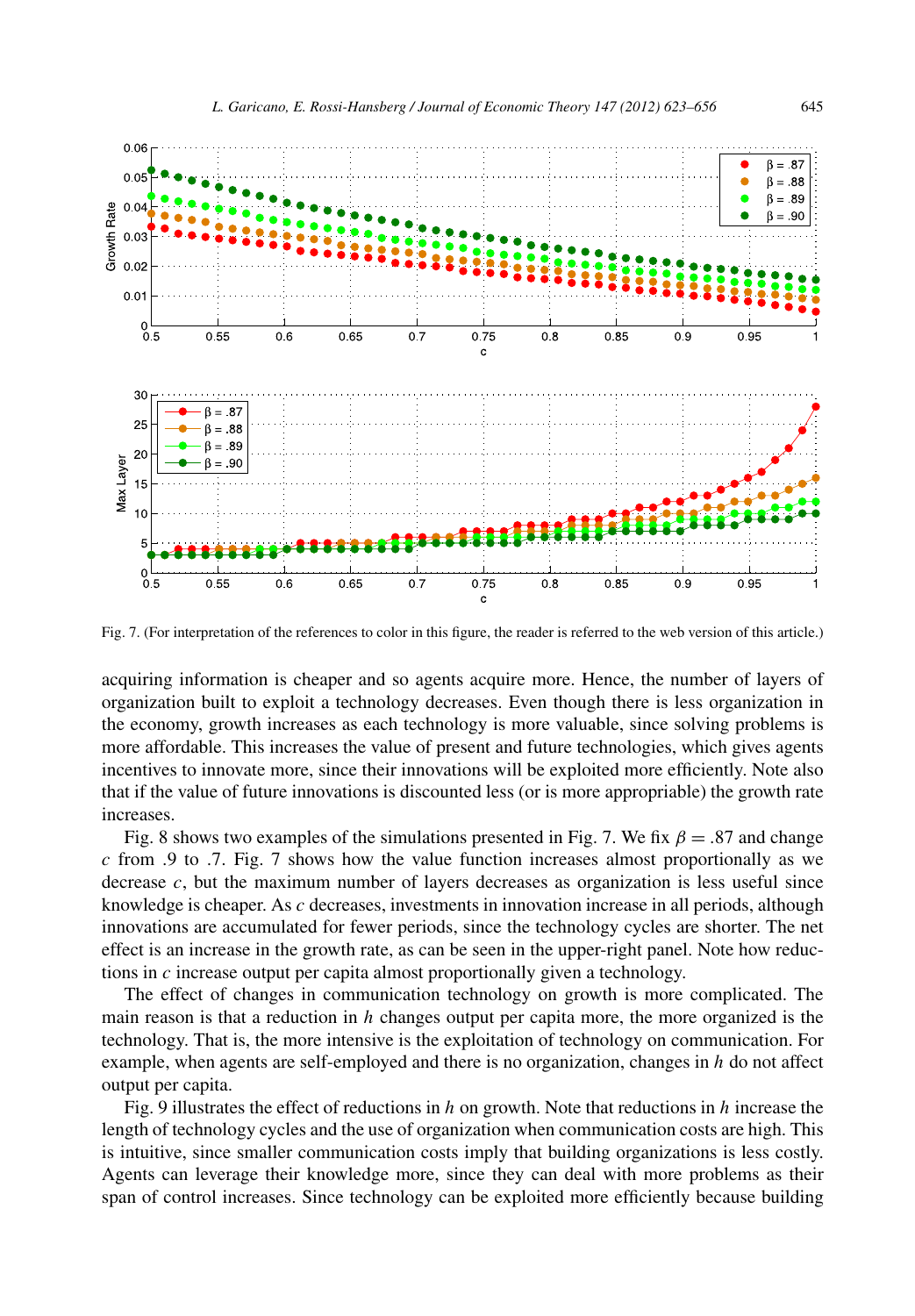

Fig. 8. (For interpretation of the references to color in this figure, the reader is referred to the web version of this article.)



Fig. 9. (For interpretation of the references to color in this figure, the reader is referred to the web version of this article.)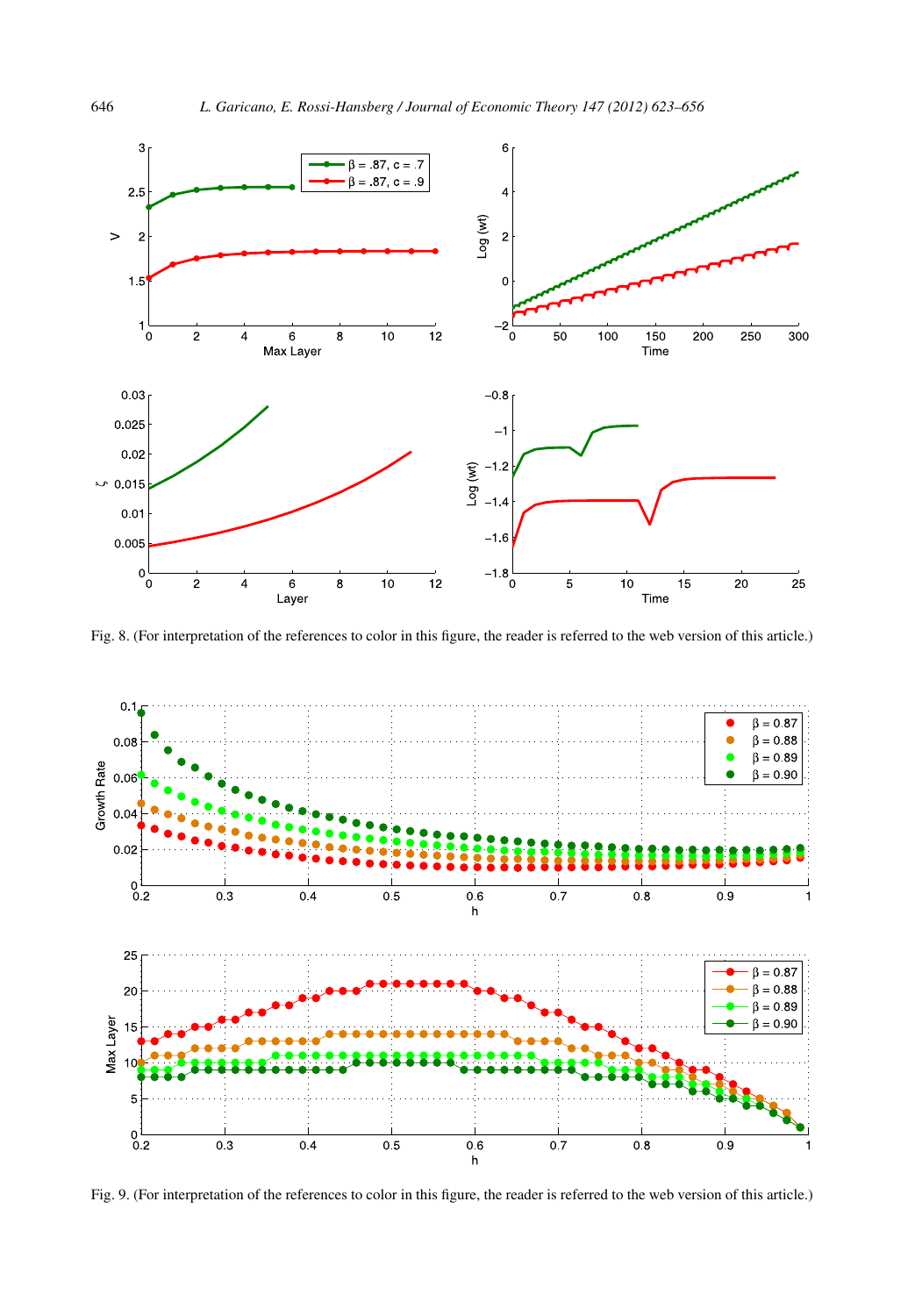

Fig. 10. (For interpretation of the references to color in this figure, the reader is referred to the web version of this article.)

organizations is cheaper, the value of current and future technologies increases. On the one hand, increases in the value of present technologies reduce the incentives to innovate. On the other, increases in the value of future technologies increase the incentives to innovate. However, since value is added by building larger organizations, the effects on future technologies are discounted more. So if  $\beta$  is small, the increase in the value of the present technology dominates, reduces investments in innovation, and decreases growth. In contrast, if  $\beta$  is large, the second effect dominates and the increase in the value of future technologies leads to more innovation and growth.14 Fig. 9 shows that reductions in *h* can reduce the length of the cycles if *h* is small (we let  $c = 0.9$ . This is because when h is small the value of organizing is concentrated more heavily in the first few layers.

Fig. 10 illustrates the point that improvements in communication technology can have negative effects on growth when appropriability is low  $(\beta$  is low). It shows the effect of a reduction in communication costs when appropriability is high and when appropriability is low. It is clear from the picture that *h* does not affect wages in the first period, as we argued above. It is also clear that for both *β*'s, investments in innovation are higher when *h* is high. However, agents also invest for fewer periods. The total accumulated effect is larger for lower *h* only when appropriability is high.

This exercise illustrates what we believe is an important point about the effect of communication technology on growth. Communication technology can improve current technology and perpetuate its use for longer, since it makes organization more efficient. This will increase wel-

<sup>&</sup>lt;sup>14</sup> Note that changes in *h* do not change the speed at which one layer of organization can be built. If it did, decreases in *h* would lead to increases in growth for a wider range of parameter values.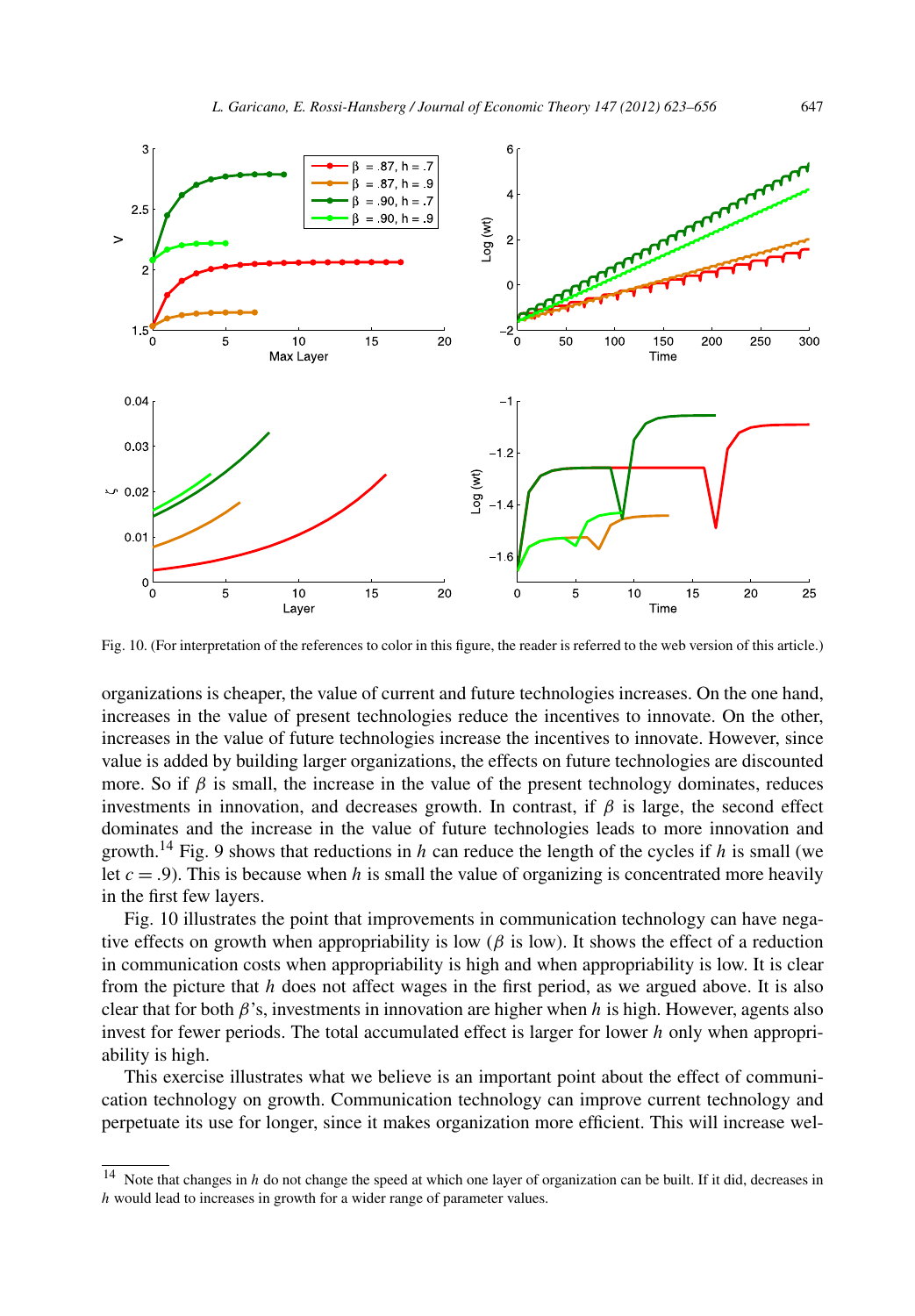

Fig. 11. (For interpretation of the references to color in this figure, the reader is referred to the web version of this article.)

fare but reduce growth if appropriability is low. Hence, what the model tells us is that countries in which technology markets are not well developed and appropriability is low will experience negative effects of improvements in communication technology on their growth rates. However, as they improve communication technology, their technology cycles will eventually become shorter and growth will increase.

#### *3.2. Stagnation*

As we discussed in the previous section, there are cases in which the economy stagnates as agents decide optimally not to invest in innovation. The reason is that agents prefer to extract more from the current technology in the near future through the development of organizations than to invest and innovate in the long term. Building organizations takes time and so there is a trade-off between exploiting technologies better and long-term innovation.

It is easy to understand the effect of *ψ* on the possibility of stagnation. Clearly, the higher *ψ* the larger the set of parameters for which the economy will stagnate. This can be seen from the fact that the value of an agent in period zero is decreasing in  $\psi$  for all finite *L*, namely,

$$
\frac{d\left(\frac{\sum_{\ell=0}^L \beta^{\ell}(w(\ell)-\psi \zeta(\ell)^2)}{1-\beta^{L+1}\prod_{\ell=0}^L (1+\zeta(\ell))}\right)}{d\psi} < 0
$$

by the envelope theorem but the value of never switching, given by  $\sum_{\ell=0}^{\infty} \beta^{\ell} w(\ell)$ , is independent of *c.*

The effect of the other three parameters is more complicated and cannot be signed analytically, so we proceed with numerical simulations. Fig. 11 shows a graph similar to Fig. 7 but for a range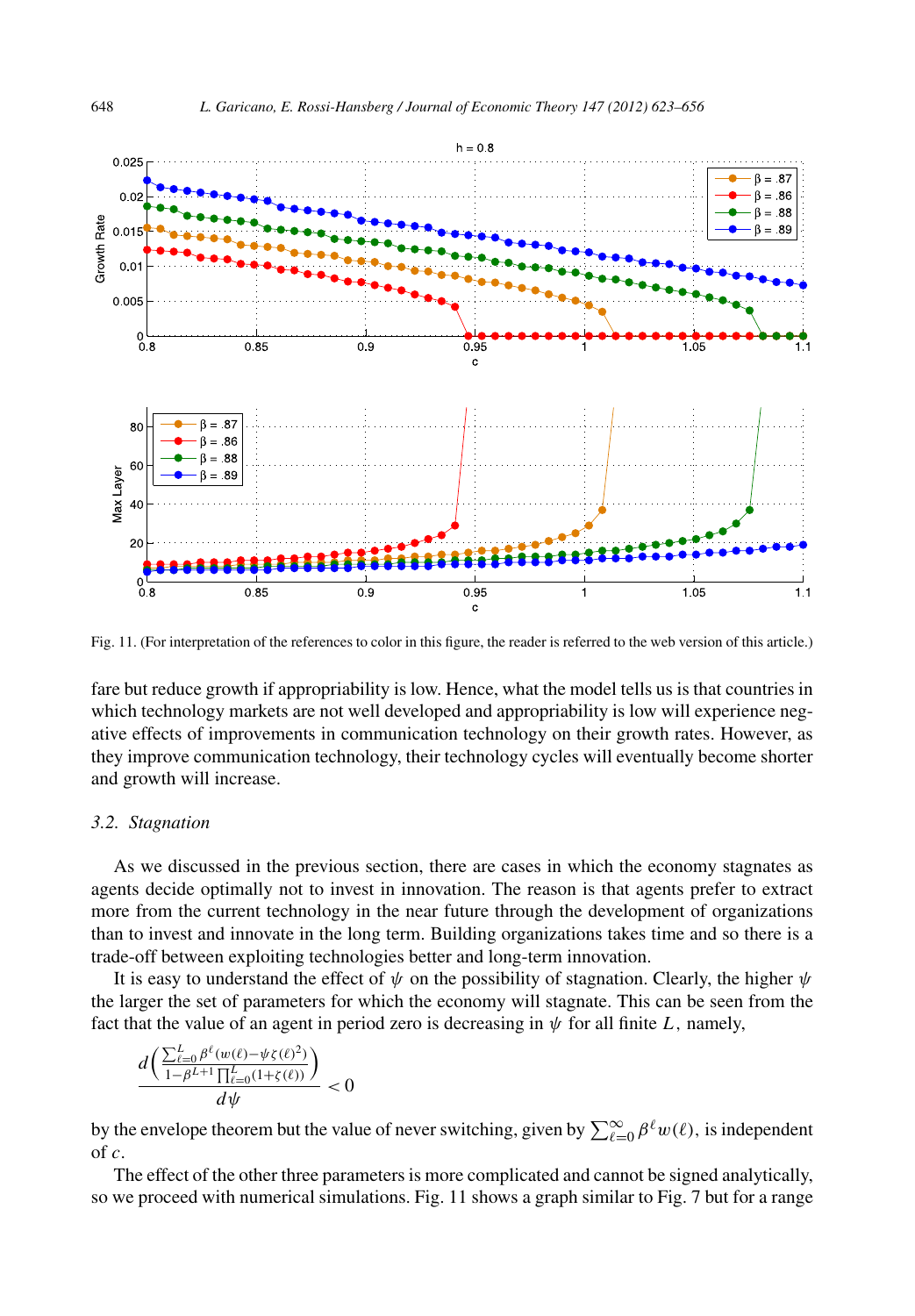of *c*'s that includes larger values and for smaller values of *β*. As in Fig. 7 we can see that a larger *c* implies a lower growth rate: The cost of acquiring knowledge has a negative effect on growth. However, now the figure also illustrates how there is a threshold of *c* over which economic growth drops to zero. Further increases in the cost of knowledge have no effect on growth that stays at zero. That is, numerically we find a threshold for *c* over which there is stagnation.

The lower panel of Fig. 11 shows how the number of layers explodes to infinity as we approximate the threshold.15 The logic for this result is straightforward. As *c* increases, knowledge acquisition becomes more expensive, which implies that organization becomes more useful to exploit technologies: Agents want to leverage knowledge more, since knowledge is more costly. However, as agents increase the number of layers to leverage their knowledge, they also push back the date at which innovations would happen and so investing in innovation becomes less attractive. At some point the gains from innovation are so low (given that it will happen only in the very long run and agents discount the future) that it is better to keep exploiting the current technology. Of course, the more agents discount the future (or the less they can appropriate the value of innovation), the less valuable are future innovations and so the lower the threshold of *c* at which the economy stagnates.

This exercise, as well as the one in the previous subsection, indicates how in our model the growth rate of an economy and the cost of acquiring knowledge are related. However, the model also indicates why, in a cross-section of countries with different *c*'s, output, knowledge acquisition and investments in innovation are not perfectly correlated.

The effect of communication technology on the set of parameters for which we obtain stagnation is again more complicated. The reason is, essentially, the nonmonotone effect of *h* on the length of the technology cycle. For large values of *h* the maximum number of layers organized for a given technology is relatively low, since the span of control of agents is small (and therefore their ability to leverage their knowledge through organizations). For small values of *h* the value of creating the first layers of organization is so large that it is more valuable to keep innovating and organizing only this first set of expertise markets. For intermediate values of *h* organization is useful because spans of controls are relatively large but the difference between the value of the first and later layers is not large enough to want to only organize the first layers and innovate quickly. Hence, it is for the intermediate values of *h* for which the number of layers might explode and we can obtain a stagnating economy. This is illustrated in Fig. 12, which parallels Fig. 8 but includes lower values of the discount factor *β*. The figure shows how, as we decrease *β,* the set of values of *h* for which we obtain stagnation increases. As we have argued, and as the lower panel shows, these are the parameter values for which  $L^* = \infty$ .

As we have discussed, decreases in *h* always increase welfare in this economy, independently of whether the economy stagnates. However, *h* will affect the growth rate dramatically. Communication technology is a technology to exploit today's and future technologies, and the cost of using it is that it takes time, since society has to organize these markets for expertise. If this technology is good, but not great, the value of organizing many of these markets is very large and so society prefers to do that rather than to invest in innovations that will benefit output only in the very far future. But how can an economy with zero growth maximize welfare? The key is that we are maximizing the total value of technology from today's perspective. The savings from not investing in innovation today then overwhelm the negative implication that output per

<sup>&</sup>lt;sup>15</sup> We calculate the equilibrium allowing for a maximum of 100 layers. If the value function is strictly increasing for all 100 layers, we set  $L^* = \infty$  and the growth rate to zero.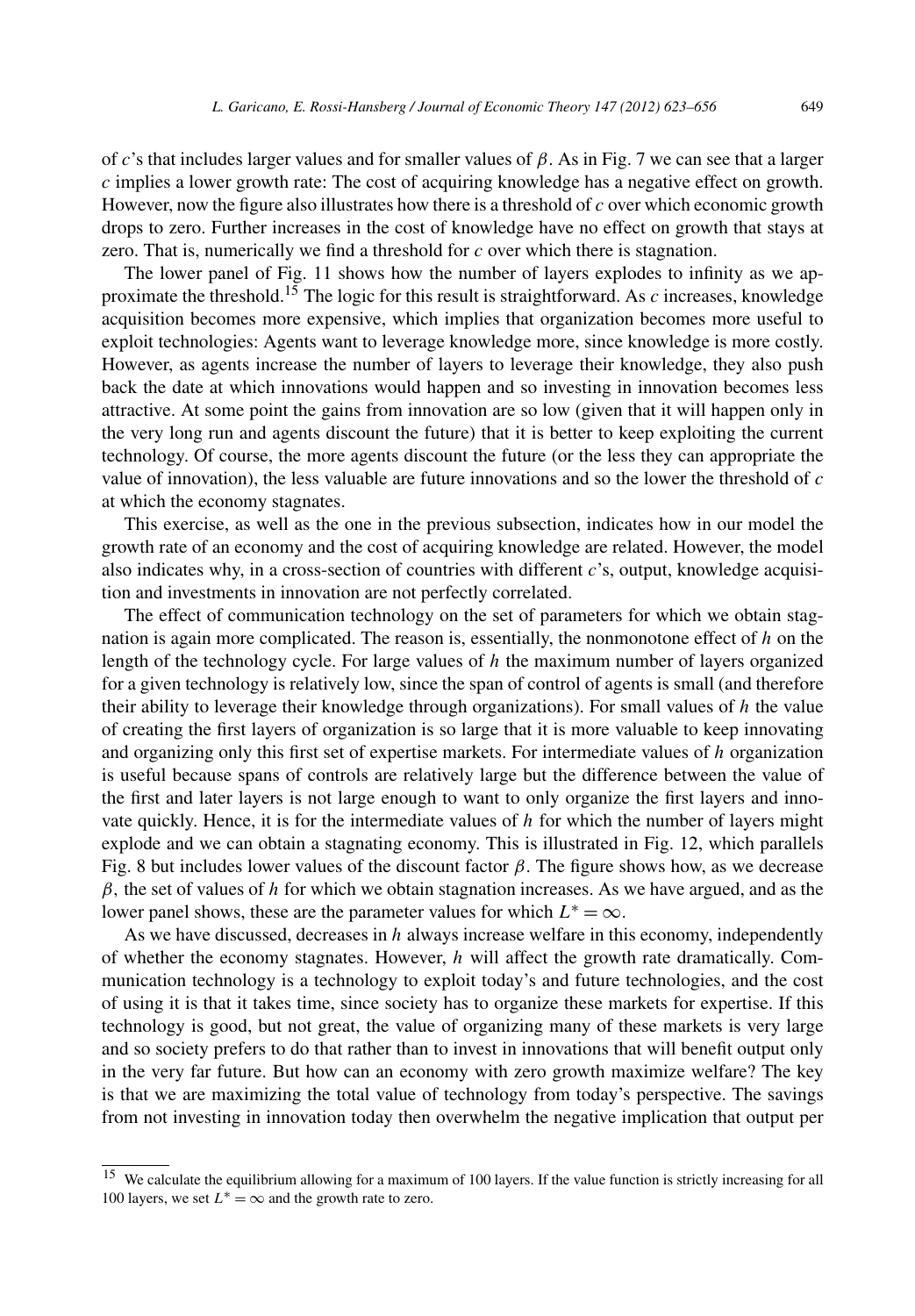

Fig. 12. (For interpretation of the references to color in this figure, the reader is referred to the web version of this article.)

capita does not go up in the future. So, in this economy, stagnation is a choice of the country's ancestors. Current agents do not change this choice because the level of technology is too low relative to output (given the large organizations) to start investing in innovation; it would take too long (or it would be too expensive) to improve the alternative technology enough to make a technological switch valuable. Of course, current agents may be happy with this outcome if the price they paid for technology was low enough.

## **4. Conclusions**

Change is a fundamental aspect of growth. Growth is not a smooth continuous process of accumulation. As the "new growth" literature has recognized, it involves the creation and destruction of products and, as we underscore, of organizations. Each new idea requires a particular type of knowledge, and new organizations — with experts in the relevant sets of knowledge — gradually emerge to exploit this knowledge. When technology is revolutionized, knowledge becomes obsolete and so do the organizations that have been developed to allocate it and exploit the existing technology. Our paper provides a new framework to think about this process.

Our theory is useful to understand the effect of ICT on productivity growth. Decreases in communication costs that allow for the establishment of deeper hierarchies permit more exploitation of existing knowledge and may increase the rate of innovation. However, by making exploitation more attractive, they may also, if agents do not value the future enough, decrease the rate of growth, even to the extent of stopping the growth process altogether. In contrast, reductions in the cost of acquiring information always increase growth, since organizations become less valuable as knowledge is less expensive. In sum, the effect of ICT on productivity growth depends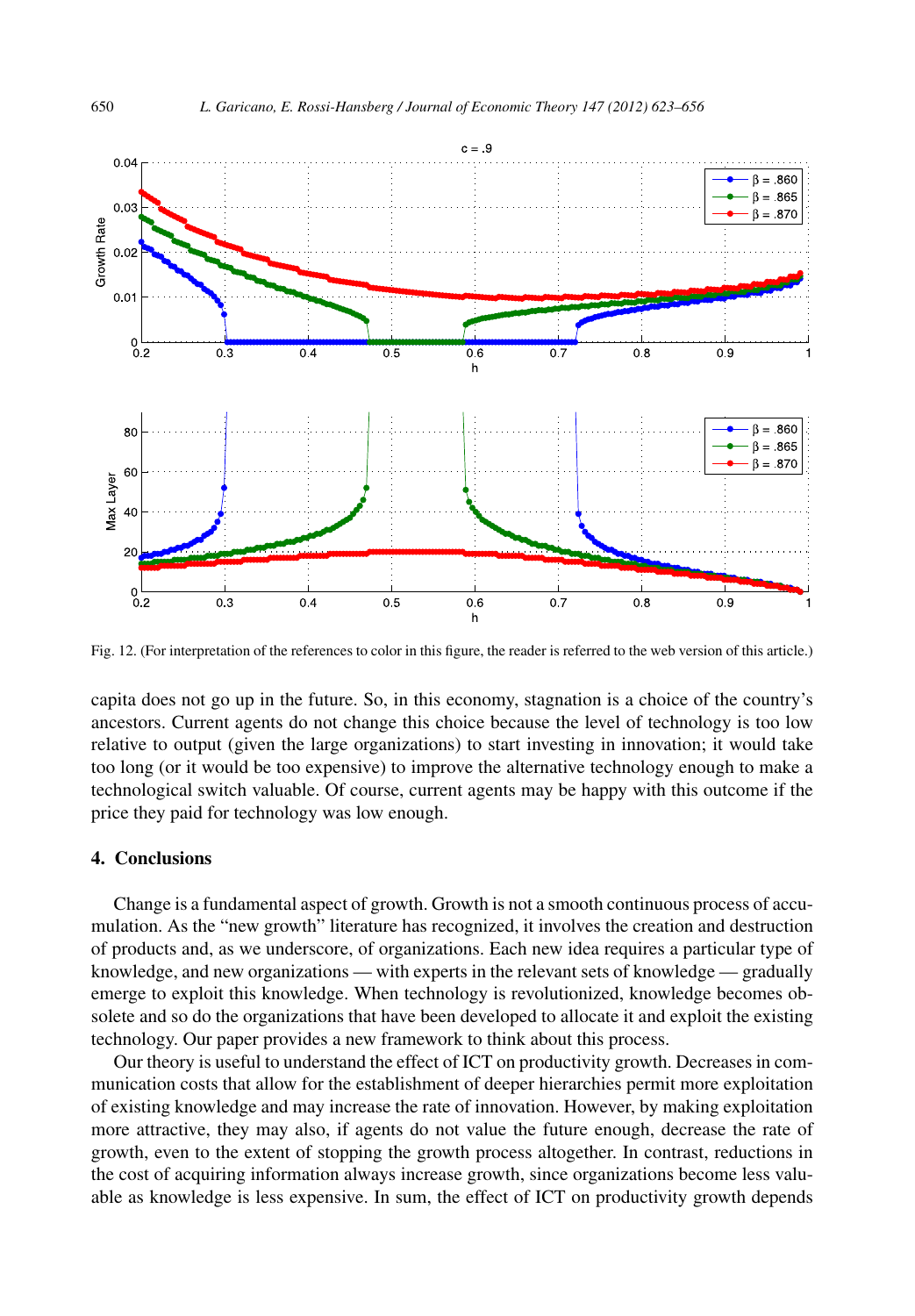crucially on whether ICT increases or decreases the value of organization. If it decreases it, we will see organizations with fewer layers, faster innovation, and growth. Otherwise, we will see larger organizations with more layers and slower growth or stagnation.

An interesting avenue for future research concerns the dynamics of switching to entirely new technologies. In our analysis, given that agents are homogeneous, all agents switch at the same time. An analysis with heterogeneous agents would bring about deeper, game theoretical considerations to the switching decision that may be of interest. Agents need to form expectations about when and who will switch to new technologies; such expectations will affect their own investment paths and the moment of their own switching. We believe our framework is simple and flexible enough to permit an analysis of such issues.

This paper studies a one-good economy, and thus when a radical innovation is introduced, all of the existing knowledge, and the existing organization, is made obsolete. Clearly, this is an extreme conclusion. While it is quite reasonable to think that the development of the automobile wiped out the stagecoach industry, it is clearly not the case, in a multi-good economy, that all existing firms disappear. Thus, another avenue for future research may be to generalize the model to a world with differentiated commodities, which would yield a smoother prediction.

To conclude, we view our analysis as the start of an effort to understand, at a deeper microeconomic level, the use of the labor input usually introduced in aggregate production functions. What matters for development is not how many units of labor are used, but how these units are organized, and how this changes over time. We are convinced that, in a world in which the sources of growth are the creativity and the ideas of individuals, understanding the way individuals organize to produce is fundamental to our understanding of the observed income differences across countries.

## **Appendix A**

## *A.1. Proof of Proposition 2*

Use (3) to obtain the knowledge of each agent as a function of the price the agent receives for a problem passed. Letting  $\alpha \equiv \frac{\tilde{c}h}{\lambda}$  and  $\beta \equiv A - \frac{\tilde{c}h}{\lambda}$  and using (2) we obtain the following recursion for the set of prices:

$$
r_L^{L-1} = \beta - hw_L^L + \alpha \ln \frac{\alpha}{A},
$$
  

$$
r_L^{\ell-1} = \beta - hw_L^{\ell} + \alpha \ln \frac{\alpha}{(A - r_L^{\ell})} \quad \text{for } 0 < \ell < L.
$$

Imposing (4) for  $\ell = 1, \ldots, L-1$  we obtain that

$$
r_L^{L-1} = \beta - h\tilde{w}(A, L) + \alpha \ln \frac{\alpha}{A},
$$
  
\n
$$
r_L^{\ell-1} = \beta - h\tilde{w}(A, L) + \alpha \ln \frac{\alpha}{(A - r_L^{\ell})} \quad \text{for } 0 < \ell < L.
$$
 (9)

For a given  $\tilde{w}(A, L)$  there exists at most one  $r_L^0 > 0$  such that the whole system holds. Specifically, note that given  $\tilde{w}(A, L)$  we can determine  $r_L^{L-1}$ . So choose some  $\tilde{w}(A, L) > 0$  such that the resulting price  $r_L^{L-1} > 0$  (and abusing notation slightly denote by  $r_L^{\ell}(\tilde{w})$ ) the solution of the system above given  $\tilde{w}$ ). It is easy to see that since  $r_L^{L-1} > 0$ ,  $r_L^{L-2}(\tilde{w}) > r_L^{L-1}(\tilde{w})$ . Repeating this argument we can conclude that  $\{r_L^{\ell}(\tilde{w})\}_{\ell=0}^{L-1}$  is decreasing in  $\ell$ . It is also immediate from (3) that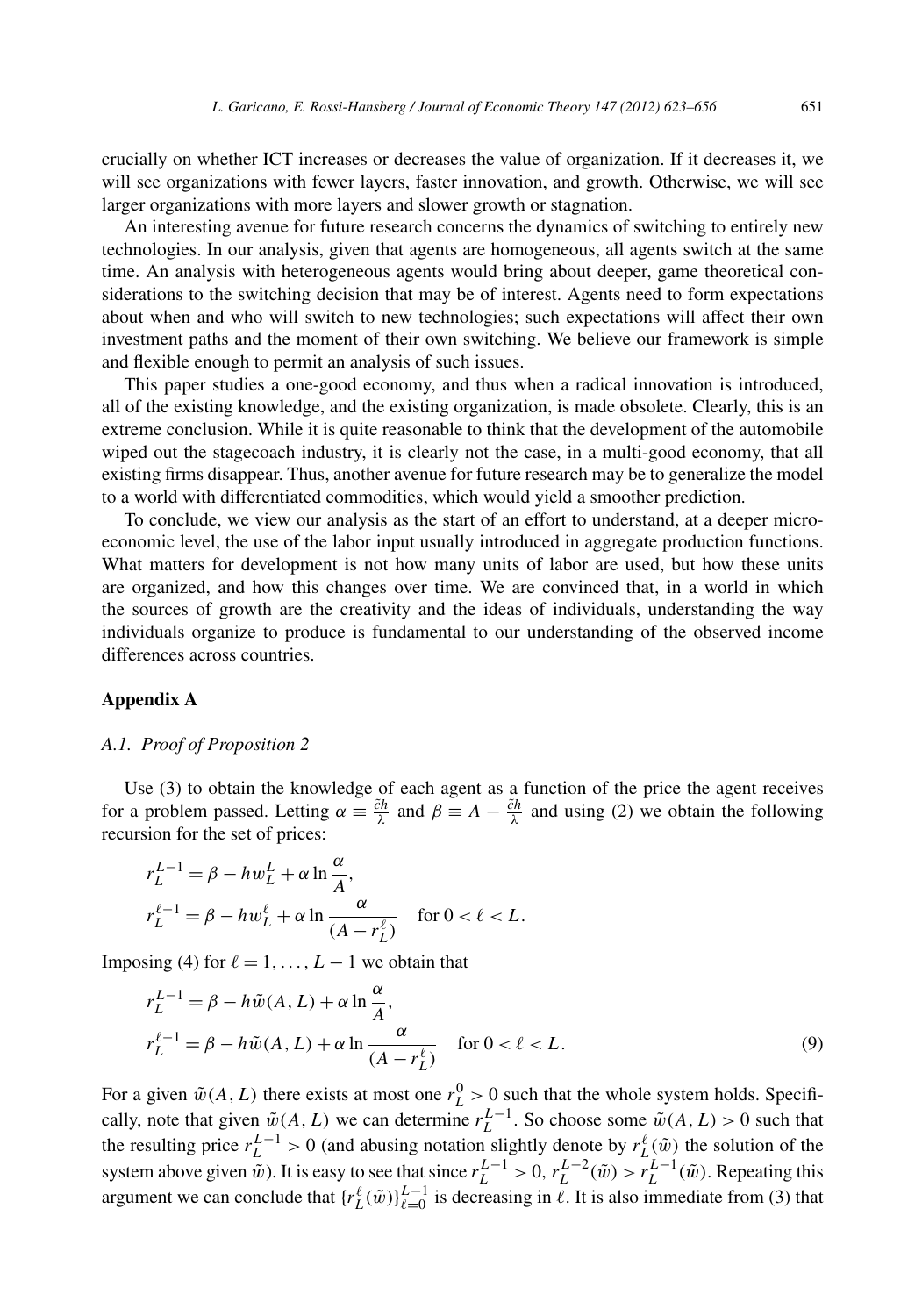the higher the price, the lower the corresponding knowledge level, so  $\{z_L^{\ell}(\tilde{w})\}_{\ell=0}^L$  is increasing in  $\ell$  (note that for  $z_L^0$  there is an extra effect coming from the fact that workers cannot span their knowledge over many problems, a missing *h* in (3)). Condition 1 guarantees that the resulting values  $\{z_L^{\ell}(\tilde{w})\}_{\ell=0}^L$  are positive, as  $r_L^{\ell}(\tilde{w}) < r_\infty$  since when  $L \to \infty$  all prices are positive (as opposed to zero in layer *L*) and, as can be readily observed in the system of equations above, prices in layer  $\ell - 1$  are increasing in prices in layer  $\ell$ . Note also that as the price at which agents in layer *L* can sell problems is equal to zero, the prices for all other layers are strictly positive.

Note that  $r_L^0(\tilde{w})$  is decreasing in  $\tilde{w}$  as

$$
\frac{dr_L^0(\tilde{w})}{d\tilde{w}} = -h + \frac{\alpha}{A - r_L^1(\tilde{w})} \frac{dr_L^1(\tilde{w})}{d\tilde{w}}
$$

and

$$
\frac{dr_L^{L-1}(\tilde{w})}{d\tilde{w}} = -h,
$$

so

$$
\frac{dr_L^0(\tilde{w})}{d\tilde{w}} = -h\left(1 + \sum_{\ell=1}^{L-1} \prod_{k=1}^{\ell} \frac{\alpha}{A - r_L^k(\tilde{w})}\right) < 0,
$$

and we can therefore invert it to obtain  $w<sub>L</sub><sup>s</sup>(r<sub>L</sub><sup>0</sup>)$  which is also a continuous and strictly decreasing function.

Now consider the equation determining the wages of production workers and define

$$
w_L^p(r_L^0) = A - \frac{\tilde{c}}{\lambda} \left( 1 - \ln \frac{\tilde{c}}{\lambda (A - r_L^0)} \right)
$$
(10)

which is continuous and strictly increasing in  $r<sub>L</sub><sup>0</sup>$ .

The last equilibrium condition is given by (4) for  $\ell = 0$ , and so  $w_L^s(r_L^0) = w_L^p(r_L^0)$  for the equilibrium  $r_L^0$ . Since  $w_L^s$  is strictly increasing and  $w_L^p$  is strictly decreasing, if a crossing exists, it is unique. But note that at  $r_L^0 = A - \tilde{c}/\lambda$ ,  $w_L^p(A - \tilde{c}/\lambda) = A - \tilde{c}/\lambda$  and

$$
w_L^s(A) = \frac{\tilde{c}}{\lambda h} - \frac{\tilde{c}}{\lambda} + \frac{\tilde{c}}{\lambda} \ln \frac{\tilde{c}h}{\lambda(A - r_L^{\ell})}
$$

$$
< \frac{\tilde{c}}{\lambda} \left( \frac{1}{h} + \ln h - 1 \right)
$$

$$
< A - \tilde{c}/\lambda
$$

by Condition 1 and  $r_L^0 > r_L^1$ . Hence,  $w_L^p(A - \tilde{c}/\lambda) > w_L^s(A - \tilde{c}/\lambda)$ . Now let  $r_L^0 = 0$ . Then

$$
w_L^P(0) = A - \frac{\tilde{c}}{\lambda} + \frac{\tilde{c}}{\lambda} \ln \frac{\tilde{c}}{\lambda A}
$$

and note that

$$
w_L^s(0) = \frac{A}{h} - \frac{\tilde{c}}{\lambda} + \frac{\tilde{c}}{\lambda} \ln \frac{\tilde{c}h}{\lambda(A - r_L^1)}
$$

$$
> \frac{A}{h} - \frac{\tilde{c}}{\lambda} + \frac{\tilde{c}}{\lambda} \ln \frac{\tilde{c}}{\lambda A}
$$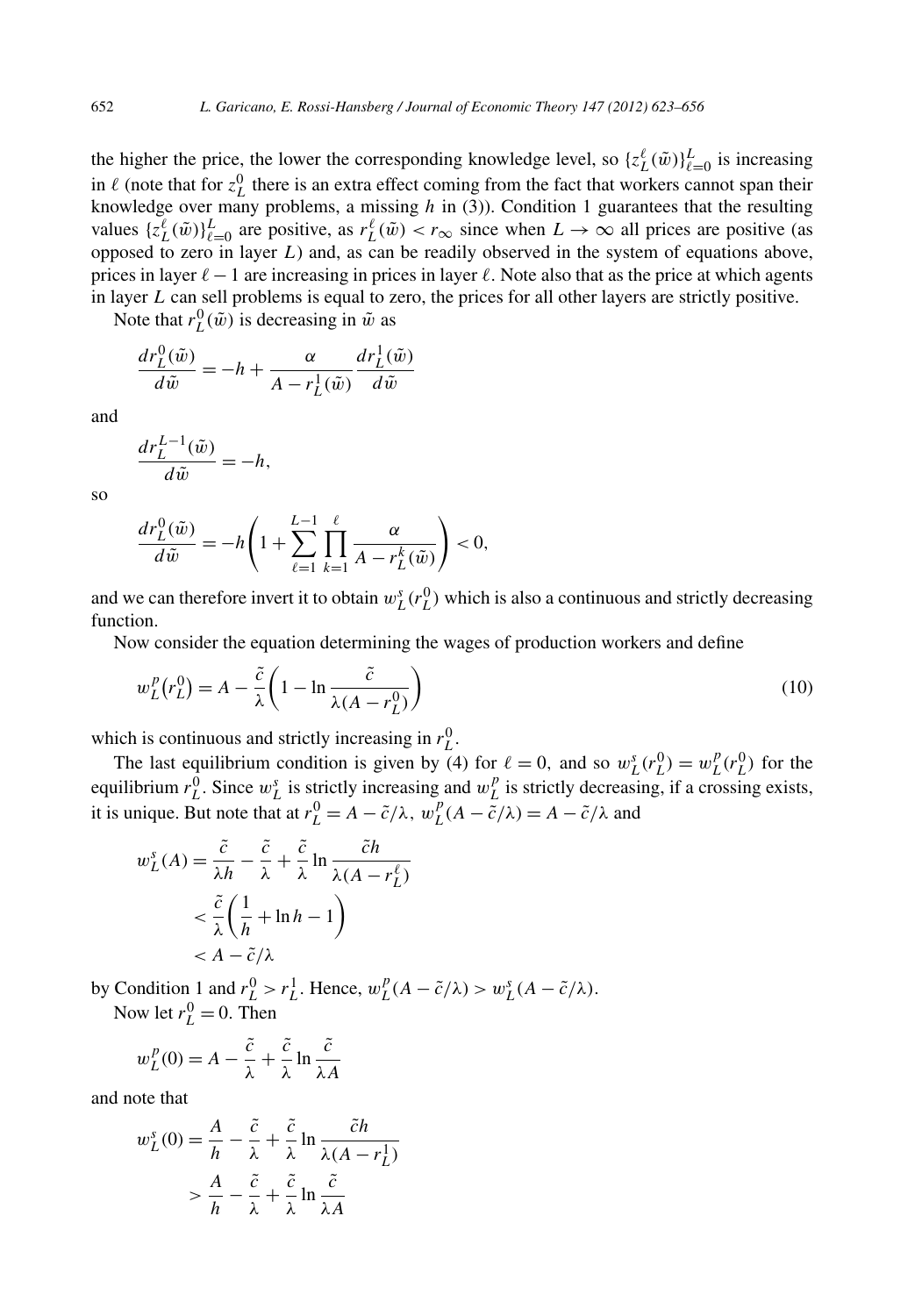since  $h < 1$  and  $r_L^1 \ge 0$ . Thus,  $w_L^p(0) < w_L^s(0)$ . The Intermediate Value Theorem then guarantees that there exists a unique value  $r_L^0$  such that  $w_L^s(r_L^0) = w_L^p(r_L^0)$  and so a unique equilibrium exists.  $\Box$ 

# *A.2. Proof of Proposition 3*

Consider the individual incentives of an agent in period *t* to form layer  $L + 1$  given that the economy's highest layer is *L*. Such an agent can use the problems thrown away by the agents in layer *L*. The wage such an agent in layer  $L + 1$  would command is given by

$$
\frac{A}{h} - \frac{\tilde{c}}{\lambda} \bigg( 1 - \ln \frac{\tilde{c}h}{\lambda A} \bigg)
$$

which is always greater than the equilibrium wage in the economy given by

$$
w_t = \frac{A - r_L^{L-1}}{h} - \frac{\tilde{c}}{\lambda} \bigg( 1 - \ln \frac{\tilde{c}h}{\lambda A} \bigg),
$$

since as shown in the previous proposition  $r_L^{L-1} > 0$ . Therefore, in the next period such an agent has incentives to enter and form layer *L* + 1*.* Of course, once he enters, agents in layer *L* will demand a positive price for their problems and so some of the surplus will be distributed to other agents in the economy. However, the economy as a whole will produce more output, since the higher price is only a redistribution of wealth between agents. Agents will also re-optimize and choose different levels of knowledge  $\{z_L^{\ell}\}_{\ell=0}^L$ , which will increase the surplus, since they have the option to choose the same level of knowledge they chose before. Hence,  $\tilde{w}(A, L) > \tilde{w}(A, L + 1)$ for all *L*.

This result can be formally proven as follows. Consider  $r_L^0(\tilde{w})$  defined in the proof of Proposition 2. Since  $r_L^L = 0$  (the last layer throws problems away) but  $r_{L+1}^L > 0$  and since for a given *w*, by Eq. (9),  $r_{L+1}^{\ell-1}$  is increasing in  $r_{L+1}^{\ell}$ , we obtain that  $r_L^0(w) < r_{L+1}^0(w)$ . Now define the function  $r<sup>p</sup>$  using Eq. (10), the price of problems sold by workers, as

$$
r_p(w) \equiv A - \frac{\tilde{c}}{\lambda} e^{\frac{\lambda}{\tilde{c}}(A-w)-1}.
$$

In an equilibrium with *L* layers we know that  $r_p(\tilde{w}(A, L)) = r_L^0(\tilde{w}(A, L))$  and in an equilibrium with  $L + 1$  layers  $r_p(\tilde{w}(A, L + 1)) = r_{L+1}^0(\tilde{w}(A, L))$ . Since  $r_L^0(w) < r_{L+1}^0(w)$  and  $r_p'(w) > 0$ and  $r_L^{0\prime}(w) < 0$ , this implies that  $\tilde{w}(A, L + 1) > \tilde{w}(A, L)$  and that  $r_{L+1}^0 > r_L^0$ . By (9) this in turn implies that  $r_{L+1}^{\ell} > r_L^{\ell}$  for all  $\ell < L - 1$ . Note also that by (3) this implies that  $z_{L+1}^{\ell} < z_L^{\ell}$  for all  $\ell < L - 1$ .

Note that as we have shown in Proposition 2,  $r_L^{\ell} < r_{\infty}$  for all  $\ell$  and  $L$  finite. Hence, since  ${r_L^{\ell}}_{L=0}^{\infty}$  is a strictly increasing and bounded sequence it has to converge for all  $\ell$ . Since the equilibrium is unique as shown in Proposition 2 the limit is  $r_{\infty}$ . Hence, as  $L \to \infty$ ,  $\{r_L^{\ell}\}_{L=0}^{\infty}$ approaches  $r_{\infty}$  from below. Eq. (3) then implies that  $\{z_L^{\ell}\}_{L=0}^{\infty}$  converges to  $z_{\infty}^{\ell}$  from above.

#### **Appendix B**

In this appendix we show how the key characteristics of the organizational problem we developed in the main text are unaltered if we change some of the maintained assumptions on knowledge acquisition and accumulation. We discuss first the case in which knowledge about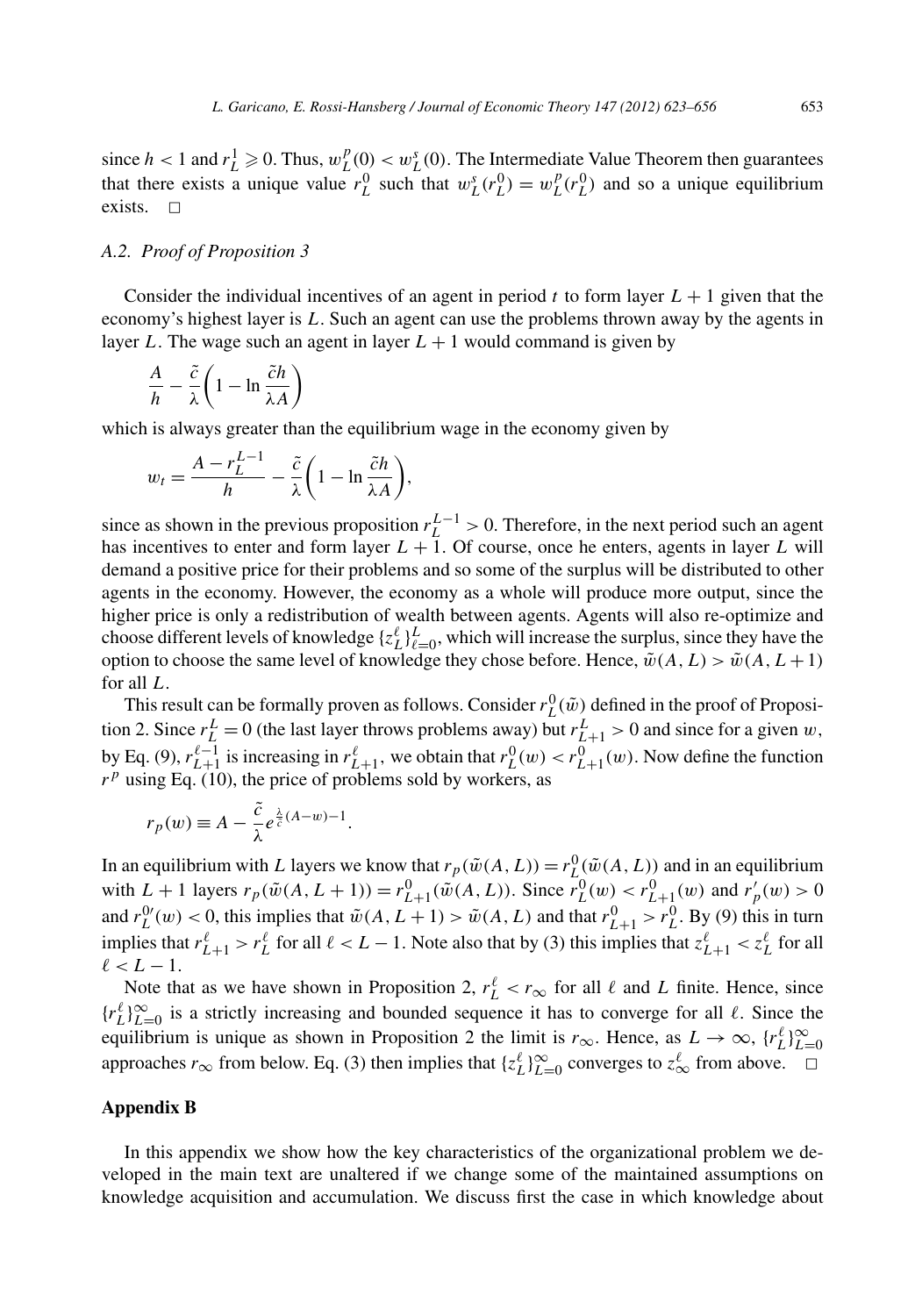a technology is storable. We then proceed to discuss the case in which the cost of acquiring knowledge is cumulative.

#### *B.1. Storable knowledge*

Consider a modified version of the model presented in Section 2.2 in which we assume that the knowledge learned by the previous generation is now stored and freely available to everyone in the economy. Denote by  $\bar{Z}_t$  all the knowledge about technology *A* stored in the economy up to period *t*. That is,  $\bar{Z}_t = \sum_{L=0}^{t-1} Z_L^L$ .

Then, for  $t = L$ , the earnings of workers will be given by

$$
w_L^0 = \max_{z \ge 0} AF(\bar{Z}_L + z) + (1 - F(\bar{Z}_L + z))r_L^0 - \tilde{c}z,
$$

and those of problem solvers by

$$
w_L^{\ell} = \max_{z \geq 0} \frac{1}{h} \left( \frac{A(F(\bar{Z}_L + Z_L^{\ell-1} + z) - F(\bar{Z}_L + Z_L^{\ell-1}))}{(1 - F(\bar{Z}_L + Z_L^{\ell-1}))} - \frac{(1 - F(\bar{Z}_L + Z_L^{\ell-1} + z))r_L^{\ell}}{(1 - F(\bar{Z}_L + Z_L^{\ell-1}))} r_L^{\ell-1} - \tilde{c}z \right),
$$

and

$$
w_L^L = \max_{z \ge 0} \frac{1}{h} \left( A \frac{F(\bar{Z}_L + Z_L^{L-1} + z) - F(\bar{Z}_L + Z_L^{L-1})}{1 - F(\bar{Z}_L + Z_L^{L-1})} - r_L^{L-1} \right) - \tilde{c}z.
$$

Using an exponential *F*, we obtain

$$
w_L^0 = \max_{z \ge 0} \left( A - e^{-\lambda(z + \bar{Z}_L)} \left( A - r_L^0 \right) \right) - \tilde{c}z,
$$
  
\n
$$
w_L^\ell = \max_{z \ge 0} \frac{1}{h} \left( \left( A - r_L^{\ell - 1} \right) - e^{-\lambda z} \left( A - r_L^{\ell} \right) \right) - \tilde{c}z \quad \text{for } 0 < \ell < L,
$$
  
\n
$$
w_L^L = \max_{z \ge 0} \frac{1}{h} \left( \left( A - r_L^{L - 1} \right) - e^{-\lambda z} A \right) - \tilde{c}z.
$$

Comparing this system of equations with the one in Section 2.2, we see that the only change is in the expression for  $w_L^0$ . This implies that the first-order conditions that determine the knowledge of problem solvers,  $z_L^{\ell}$  for  $0 < \ell \leq L$ , remain unchanged. In contrast, the knowledge of workers is now given by

$$
z_L^0 = \max\bigg\{0, -\frac{1}{\lambda} \ln \frac{\tilde{c}}{\lambda(A - r_L^0)} - \bar{Z}_L\bigg\}.
$$

Note first that the nonnegativity constraint on  $z<sub>L</sub><sup>0</sup>$  is now relevant for sufficiently high *L*, since  $\lim_{L\to\infty} Z_L = \infty$ . So workers will learn in the first periods after a technology is put in place, and then will stop learning actively, and solve only the problems they know how to solve because of the stored technology. This implies that  $\lim_{L\to\infty} w_L^0 = A$  and so the equilibrium wage  $\tilde{w}(A, L)$ converges to *A* from below as *L* increases. That is, eventually all problems have been solved and stored and everyone in the population uses their time to generate problems and produce *A* per problem. Hence, the number of problem solvers in upper layers converges to zero and  $r_{\infty} = w_{\infty} = A$ .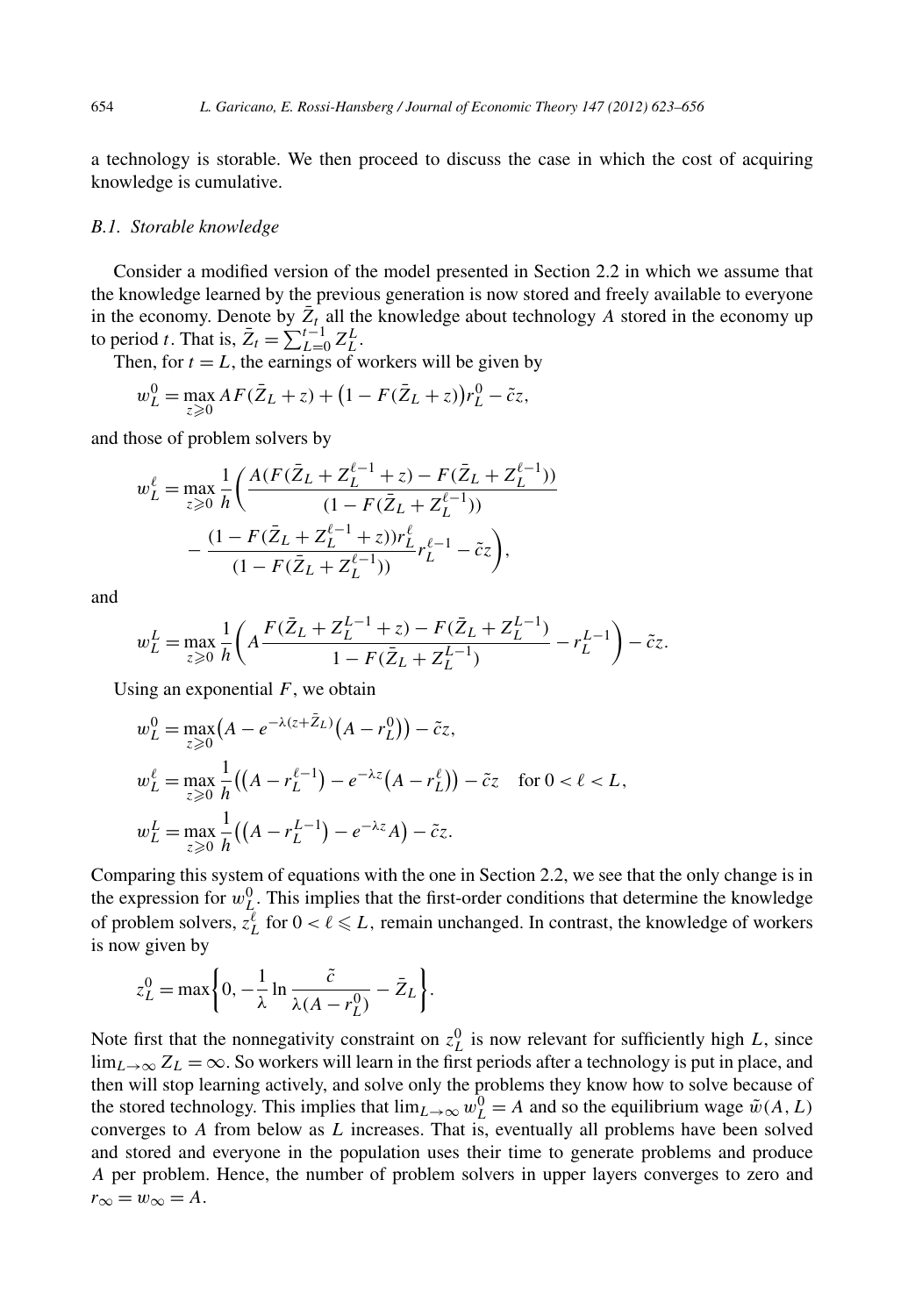Hence, as in the case developed in the main text, the economy converges in levels and so there is no permanent growth absent radical innovations. Given a technological level *A*, storing knowledge implies that the economy can exploit the technology faster and to a larger extent, but eventually everything about the technology is known, and the economy stagnates. All other comparative statics, including the ones associated with  $\tilde{c}$  and  $h$ , remain qualitatively unchanged.

## *B.2. Cumulative costs of learning*

So far we have assumed that agents can learn any interval of knowledge of length *z* at a cost  $\tilde{c}z$ . Consider now the case when learning how to solve a particular problem  $\zeta$  involves learning how to solve all the problems up to *z*, namely, the interval  $[0, z]$ . Thus in this extension knowledge is cumulative: agents can learn how to solve the less frequent problems only if they learn how to solve the more common ones. Assume again that knowledge is not storable as in the main text, then we can write the system of wages, using an exponential  $F$ , as

$$
w_L^0 = \max_{z \ge 0} (A - e^{-\lambda z} (A - r_L^0)) - \tilde{c}z,
$$
  
\n
$$
w_L^\ell = \max_{z \ge 0} \frac{1}{h} ((A - r_L^{\ell - 1}) - e^{-\lambda z} (A - r_L^\ell)) - \tilde{c} (Z_L^{\ell - 1} + z) \quad \text{for } 0 < \ell < L,
$$
  
\n
$$
w_L^L = \max_{z \ge 0} \frac{1}{h} ((A - r_L^{L - 1}) - e^{-\lambda z} A) - \tilde{c} (Z_L^{L - 1} + z).
$$

Clearly, the first-order conditions with respect to the increment in knowledge across layers are identical to the ones in the main text. Two important changes are worth mentioning. First, since the costs of learning are now higher for everyone, wages and the price of problems at all layers will be lower for any given *L* than for the case developed in the text. Second, since  $\lim_{L\to\infty} Z_L^L$  =  $\infty$ , the rents of adding another layer eventually become negative. So there exists an *L* such that  $\tilde{w}(A, L) > \tilde{w}(A, L+1)$ . Hence, no extra layers beyond L form and the economy stagnates absent any radical innovations.

If we combine storable knowledge with cumulative learning cost, given *A*, the economy converges to a layer  $L$ , as above, but the number of problem solvers decreases as more knowledge is stored and eventually converges to zero. Therefore, in the limit all agents are workers and the economy converges to a level of output per capita equal to *A*. For our purposes, the key property of all these extensions is that they leave the main characteristics of the evolution of wages over time intact. Since wages converge in levels, the economy stagnates and so, under circumstances similar to the ones outlined in Section 2.3, agents invest in alternative technologies and switch to them sporadically. In all these extensions *h* and *c* play the same role as in the main text, so all the qualitative results continue to apply.

#### **References**

- [1] Philippe Aghion, Peter Howitt, A model of growth through creative destruction, Econometrica 60 (2) (1992) 23– 351.
- [2] Kenneth J. Arrow, The Limits of Organization, Norton, New York, 1974.
- [3] Susanto Basu, John G. Fernald, Nicholas Oulton, Sylaja Srinivasan, The case of the missing productivity growth: Or, does information technology explain why productivity accelerated in the US but not the UK?, NBER Working Paper 10010, 2003.
- [4] Gary S. Becker, Kevin M. Murphy, The division of labor, coordination costs, and knowledge, Quart. J. Econ. 107 (4) (1992) 1137–1160.